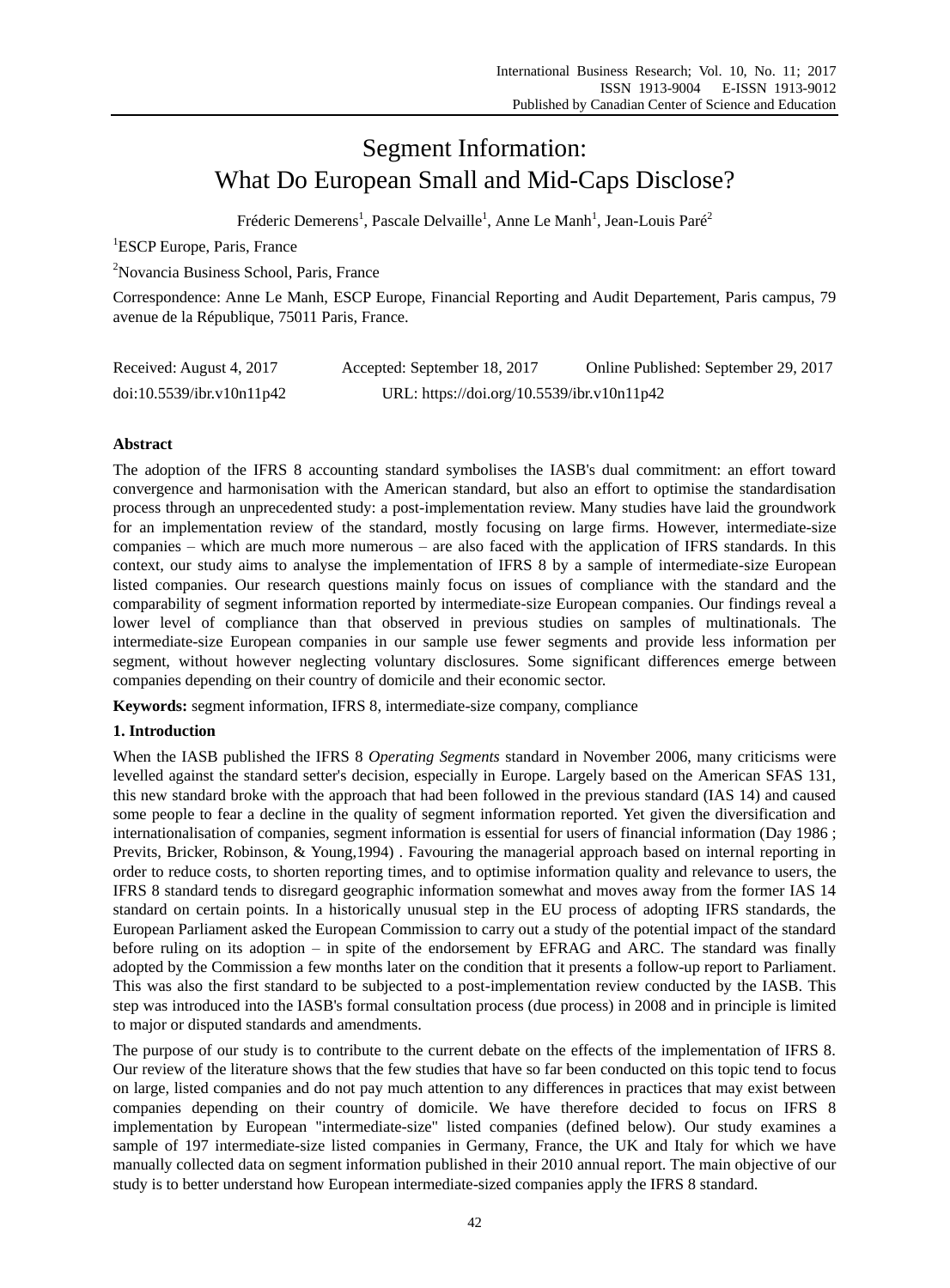The first part of this paper briefly outlines the requirements of the IFRS 8 standard for disclosing segment information. Our review of the literature and research questions are developed in the second part. The third part describes our research methodology. Our findings are presented and discussed in the fourth part.

# **2. Segment Information under IFRS**

The IFRS 8 standard, which came into effect on 1 January 2009, requires companies to adopt a managerial approach in disclosing segment data. This managerial approach means that they have to provide information the way it is used by the chief operating decision maker (CODM). This information does not necessarily conform to the requirements of other IFRS standards, which was not the case of IAS 14 which required segment information to be prepared in accordance with the accounting principles and methods used in preparing financial statements. The managerial approach is generally deemed to be more suitable because it is based on the information as it is "seen" and "used" by managers. Most financial analysts appreciate having information that is identical to that used by chief executives, but they fear that companies will change their segmentation more often, making financial statements less comparable ( CFA-Institute 2007; Papa & Ciesielski 2009 ). Apart from choosing the managerial approach, which was the most important issue in the debate on moving to a new standard, other elements were also modified in the new standard. For example, the amount of compulsory information to be reported was substantially reduced, with several items only being reported if they are actually provided to the CODM. The segment information required by IFRS 8 is presented in Table 1.

Table 1. Items required under IFRS 8

| <b>Mandatory general information:</b>                                                                                                           |  |
|-------------------------------------------------------------------------------------------------------------------------------------------------|--|
| Explanation on segmentation : factors used to identify the entity's reportable segments                                                         |  |
| Types of products and services from which each reportable segment derives                                                                       |  |
| its revenues                                                                                                                                    |  |
| Mandatory items (for each segment)                                                                                                              |  |
| Measure of profit or loss                                                                                                                       |  |
| Segment assets, if regularly provided to chief operating decision maker<br>$\overline{\phantom{a}}$                                             |  |
| Segment liabilities, if regularly provided to chief operating decision maker                                                                    |  |
| Items to be disclosed if they are included in the measure of segment profit/loss reviewed by chief operating decision                           |  |
| maker, or otherwise regularly provided to the chief operating decision maker, even if not included in that measure of                           |  |
| segment profit/loss.                                                                                                                            |  |
| Revenue from external customers                                                                                                                 |  |
| Revenues from transactions with other operating segments of the same entity                                                                     |  |
| Interest revenue                                                                                                                                |  |
| Interest expense                                                                                                                                |  |
| Depreciation and amortisation<br>$\overline{a}$                                                                                                 |  |
| Equity method income<br>$\overline{\phantom{a}}$                                                                                                |  |
| Income tax expense/benefit                                                                                                                      |  |
| Material non-cash items other than depreciation and amortisation<br>$\overline{\phantom{a}}$                                                    |  |
| Other material items                                                                                                                            |  |
| Balance sheet information to be disclosed if it is included in the measure of segment assets reviewed by chief operating                        |  |
| decision maker, or otherwise regularly provided to the chief operating decision maker, even if not included in that                             |  |
| measure of segment assets.                                                                                                                      |  |
| Equity method investments<br>$\qquad \qquad -$                                                                                                  |  |
| Additions to non-current assets                                                                                                                 |  |
| Reconciliation of consolidated data with :                                                                                                      |  |
| Segment revenues<br>$\overline{a}$                                                                                                              |  |
| Segment measures of profit or loss                                                                                                              |  |
| Segment assets (if they are disclosed)                                                                                                          |  |
| Segment liabilities (if they are disclosed)                                                                                                     |  |
| Other material items disclosed                                                                                                                  |  |
| Entity-wide disclosures: information to be disclosed if it is available and not already provided as a part of segment                           |  |
| information                                                                                                                                     |  |
| <b>Information about products and services:</b><br>$\overline{\phantom{a}}$                                                                     |  |
| Revenues from external customers for each product or service                                                                                    |  |
| Information about geographical areas                                                                                                            |  |
| Revenues from external customers (i) attributed to the entity's country of domicile and (ii) attributed to                                      |  |
| all foreign countries in total from which the entity derives revenues                                                                           |  |
| Non-current assets (i) located in the entity's country of domicile and (ii) located in all foreign countries in<br>$\bullet$                    |  |
| total in which the entity holds assets                                                                                                          |  |
|                                                                                                                                                 |  |
| <b>Information about major customers:</b><br>If revenues from transactions with a single external customer amount to 10% or more of an entity's |  |
| revenues, the entity shall disclose that fact                                                                                                   |  |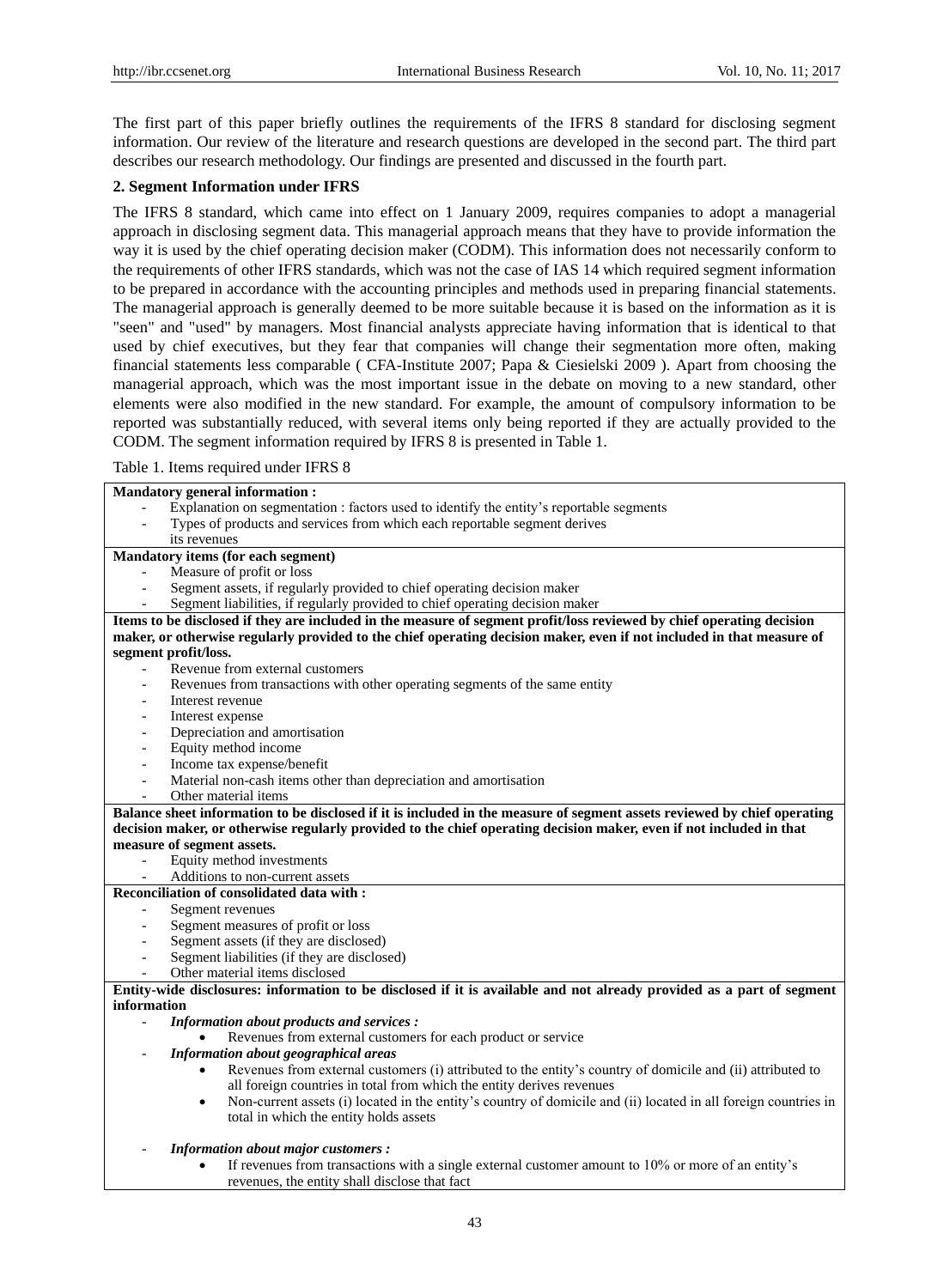-

The number of items that must necessarily be reported is very limited and, surprisingly, revenue from ordinary activities (turnover) is not among them. It is hard to imagine turnover not being included in the calculation of a segment's results, nor provided to the CODM. Even though not compulsory, this figure should be reported systematically.

#### **3. Literature Review and Research Questions**

The aim of our research is to make a survey of the segment information reporting practices of Intermediate-size European listed companies and analyse whether the information published complies with the requirements of IFRS 8. Numerous studies have been conducted on segment information and they may be grouped in three categories. The first contains studies that seek to identify the determinants of voluntary disclosure of segment data. The second covers research into the usefulness of segment information. The third category, which our literature review focuses on, contains studies that analyse in detail the segment information reported by companies. One set of studies examines the comparability of segment information reported, while another looks into the evolution of this information following the introduction of a new standard. Finally, we present the few studies that exist on the compliance of information reported with the requirements of the accounting standard in force at the time.

#### *3.1 Comparability of Segment Information Reported by Companies*

The first studies on segment information focused on comparing the practices of firms located in the same country and concluded that the segment information reported was weakly homogeneous ( Pacter 1970 ; Emmanuel & Gray, 1977 ; Tyson & Jacobs, 1987).

Other studies compare segment information reported by firms located in different countries and highlight national specificities, but all of them were carried out before the application of IFRS, when the accounting standards were different, depending on the country (Gray & Radebaugh, 1984, Herrmann & Thomas, 1996). To our knowledge, there has never been a study on the comparability of segment information reported by firms from different countries where all of them use the IFRS standard. A KPMG study (2010), based on a sample of 81 companies chosen at random from the largest 500 companies worldwide, reveals segment disparities in the implementation of IFRS 8. It shows that 66% of the firms in the sample perform a segmentation by product or service, but that there are disparities depending on the type of activity. For example, the majority of agri-food companies (80%) prefer geographic segmentation, while all the transport companies chose segmentation by product.

#### *3.2 Introduction of a New Standard and Segment Information Reported*

The first studies were carried out in an American business context, when the FASB adopted the SFAS 131 standard in 1997 to replace SFAS 14. Herrmann and Thomas (2000) observed that changing the definition of what constitutes a segment (shifting to an "operational" definition based on internal reporting) caused 68% of the companies in the sample to alter their segmentation. The impact of the shift to a managerial approach was therefore quite real. The number of segments reported tends to increase, as does the number of items while the amount of geographic information declines. Street, Nichols and Gray (2000) also observe an improvement in segment reporting (greater number of segments and more information published) for the largest American firms after adoption of the SFAS 131 standard. Thinner geographic information is also observed (steep decline in the disclosure rate of earnings by geographic area. On the contrary, Doupnik and Seese (2001) observe an improvement in the granularity (mainly the segmentation by country) of geographic information reported under the new SFAS 131 standard.

The first studies on the effects of the shift from IAS 14 to IFRS 8 appeared in 2012. Nichols, Street and Cereola (2012 ) studied the impact of the adoption of IFRS 8 on the segment information reported by 335 large European multinationals.<sup>1</sup> For the majority of firms, they observe that while the number of segments had not changed with the shift to IFRS 8, the number of segment items reported dropped significantly. However, they observe an improvement in the granularity of the geographic data reported, contrary to what critics of IFRS 8 feared. Crawford, Extance and Helliar (2012) analyse the segment information reported by 151 British firms before and after adopting IFRS 8. Their findings are similar to those of Nichols et al*.* (2012): the number of segments reported rose slightly, but the number of items reported per segment dropped. Two studies carried out in

<sup>&</sup>lt;sup>1</sup>Their sample was made up of companies in the top third of the market index of 14 European countries: Austria, Belgium, Denmark, Finland, France, Germany, Ireland, Italy, Luxembourg, Netherlands, Norway, Spain, Sweden and Switzerland.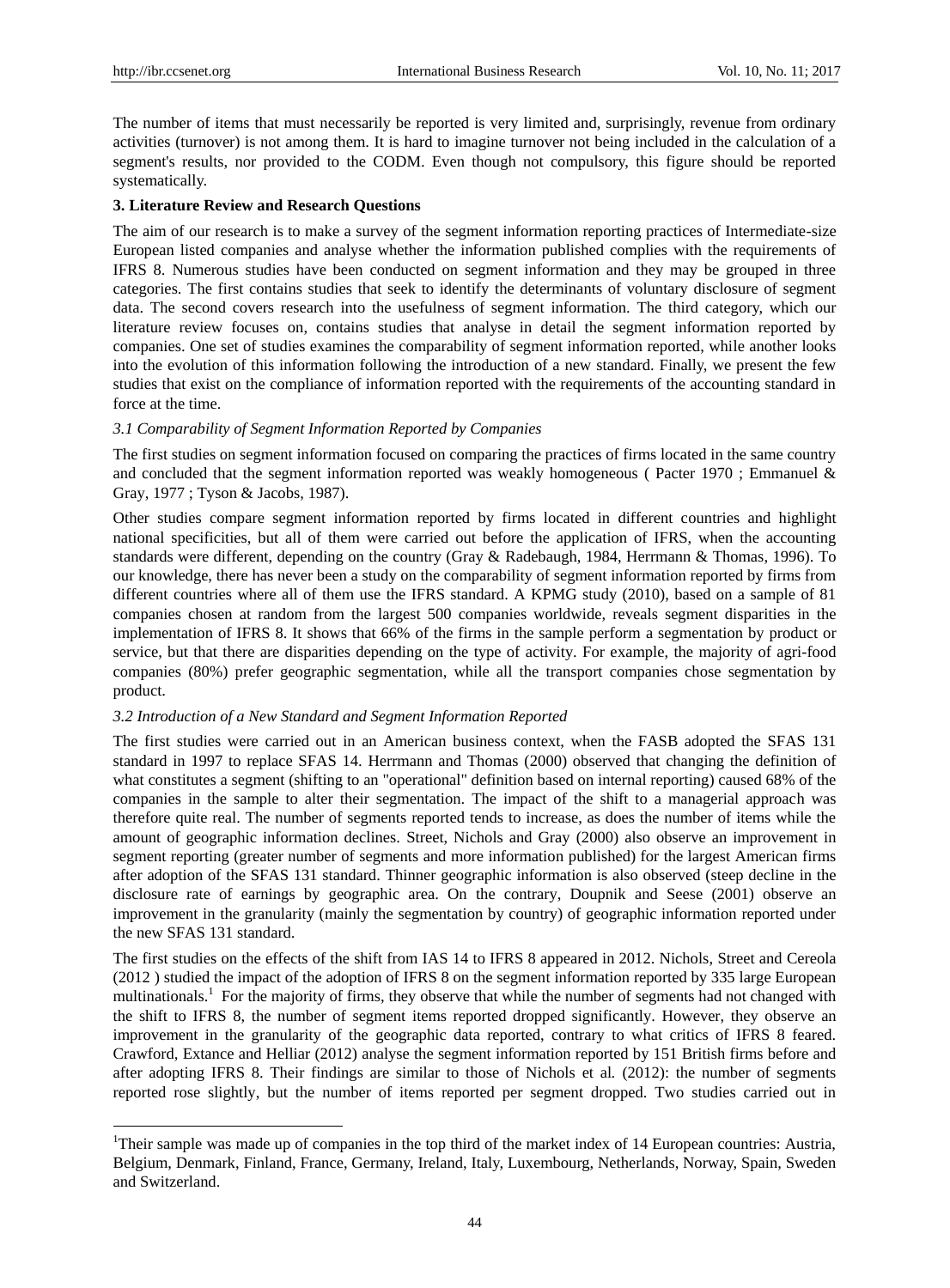Australia obtained findings that differed somewhat from these. Kang and Gray ( 2012 ) and Bugeja, Czernkowski and Bowen (2012) observe an increase in both the number of segments and the number of items reported. In a study on the impact of the new standard on Italian firms, Pisano and Landriana (2012) pointed out that the companies operating in sectors with less competition reduced the amount of segment data reported.

#### *3.3 Conformity of the Information Reported with the IFRS Standard*

There are still very few studies that look at compliance with IFRS reporting requirements and most of them were carried out before 2001, i.e. before the IASB was founded, when IAS/IFRS were voluntarily adopted (Chatham, 2008 ; Street & Gray,2002 ; Street & Bryant, 2000 ).

Few studies look at the compliance of financial information reported by companies that are obliged to apply the IFRS standard. Based on a sample of 101 firms, Mechelli (2009) examines the extent to which Italian companies comply with the requirements of IAS 7 *Cash flow statements* during the first year IFRS standards were applied. He concludes that compliance is low for Italian firms. Nichols et al. (2012) do not analyse the extent to which European multinationals comply with the IFRS standard, but their study provides data on the frequency of reporting for the different items required by IFRS 8.

#### *3.4 Research Questions*

Our study of the segment information reporting behaviour of Intermediate-size European listed companies is based on the following research questions:

1. What are the practices of intermediate-size companies in the area of segmentation?

1a. What is the preferred segmentation approach (by line of business, by geographic area, or a mixed approach)?

1b. How many segments are reported?

2. To what extent do intermediate-size companies comply with the requirements of the IFRS 8 standard?

3. What segment information is voluntarily reported by intermediate-size companies?

4. How many companies are early adopters of IFRS 8?

5. Are there any differences between German, French, Italian, and British companies in terms of segment information reporting?

6. Are there any differences in segment information reporting behaviour related to type of business activity?

#### **4. Methodology**

In setting up our sample we have used the official French definition of an intermediate-size company as specified by the 2008 French finance law<sup>2</sup>: a company with between 250 and 4 999 employees, turnover not exceeding €1.5 billion and a balance sheet total not exceeding €2 billion.

As data had to be collected manually, with two annual reports (2009 and 2010) per company, we decided to limit the number of firms to 300 at first in order to obtain our first results within a reasonable amount of time. We therefore decided to select companies from four European countries: the UK, France, Germany and Italy, first because their stock exchanges are among the largest in Europe and, second, to reflect the geographic diversity of the research team. Our initial selection of British, French, German and Italian intermediate-size companies was based on 2010 data from the Thomson ONE Banker database. Table 2 summarises the procedure for setting up the sample.

#### Table 2. Sample design

-

|        | 1.510 |
|--------|-------|
| -98    | 1.412 |
| $-210$ | 1,202 |
| $-297$ | 905   |
| -16    | 889   |
| $-602$ | 287   |
| $-46$  | 241   |
| $-26$  | 215   |
| -18    | 197   |
|        |       |

Our initial sample was made up of 889 companies. In order to meet our starting objective of 300 companies, we manually reduced the sample using the following criteria:

<sup>2</sup>French law n° 2008-776 on the modernisation of the economy, promulgated on 4 August 2008.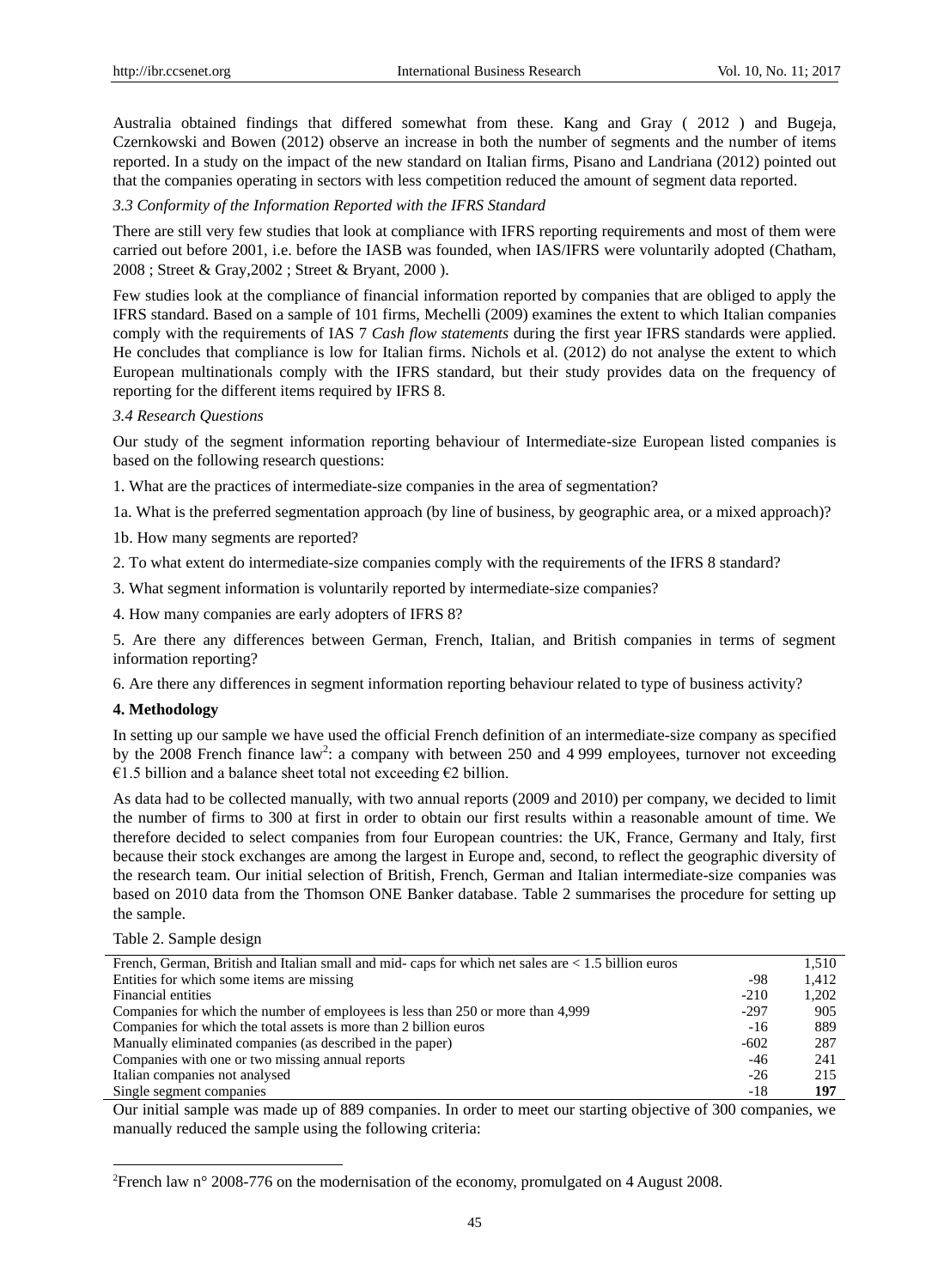- ruling out companies for which we could not get access to at least five studies by financial analysts<sup>3</sup> working at brokerage firms for the 2007-2011 period in the Thomson One Banker database;
- randomly choosing one company out of three, making sure that the proportion of countries and other criteria (number of employees, turnover and balance sheet total) was virtually identical to the original selection.

We thus obtained a sample made up of 287 intermediate-size European listed companies. Finally, we eliminated companies for which we did not have two annual reports, 26 Italian companies that did not publish their annual report in English, and 18 mono-segment companies. The latter do not publish specific segment information either because they only have one line of business or because they only operate in one geographic area. Taking them into account would have biased our analysis of compliance with IFRS 8. The final sample was made up of 197 companies. Data enabling us to answer our research questions was then collected manually from the 2010 annual reports<sup>4</sup> of these 197 companies. T-tests were done to show statistically significant variances in means.

#### **5. Findings**

#### *5.1 Description of the Sample*

At this stage in our research Italian companies are the least represented because in our sample (table 3), as explained above, those that do not publish an English version of their annual report were excluded from our sample. Companies were classified in five groups according to their GICS code (Global Industry Classification Standard). As shown in Table 4, the telecommunications and information technologies sector is the most represented with 68 companies (34% of the sample), followed by industrials (27% of the sample). The average turnover of companies in the sample is  $\epsilon$ 273 million, their average balance sheet total is  $\epsilon$ 312 million and the average number of employees is 1456.

#### *5.2 Segmentation*

-

## 5.2.1 Type of Segmentation

We identified three types of approach used by the companies in our sample for presenting segments: by line of business (LOB), by geographic area and matrix.<sup>5</sup> Table 3 shows that a large majority of companies (70%) choose a segmentation by LOB. This finding is in keeping with previous studies. An LOB segmentation was chosen by 75%<sup>6</sup> of companies in the Nichols et al. (2012) sample and 66% of those in the KPMG study ( 2010 ). In our sample of intermediate-size companies, the French companies differed slightly from the others in that they used an LOB segmentation less frequently  $(64%)^7$  while in the Nichols et al. (2012) sample German companies differed most from the others (87% of the 30 German companies chose this type of segmentation).

|              | <b>LOB</b> Segmentation |               | GEO. Segmentation |               | <b>Matrix Segmentation</b> |                          | Total |      |
|--------------|-------------------------|---------------|-------------------|---------------|----------------------------|--------------------------|-------|------|
|              |                         | $\frac{0}{0}$ |                   | $\frac{0}{0}$ |                            | $\frac{0}{0}$            |       | %    |
| Germany      |                         | 73%           |                   | 27%           |                            | $\overline{\phantom{0}}$ | 56    | 100% |
| France       | 32                      | 64%           |                   | 30%           |                            | 6%                       | 50    | 100% |
| UK           | 49                      | 70%           | 18                | 26%           |                            | 4%                       | 70    | 100% |
| Italy        | 15                      | 71%           |                   | 24%           |                            | 5%                       |       | 100% |
| <b>Total</b> | 137                     | 70%           | 53                | 27%           |                            | 4%                       | 197   | 100% |

|  |  | Table 3. Type of segmentation by country |  |
|--|--|------------------------------------------|--|
|  |  |                                          |  |

<sup>&</sup>lt;sup>3</sup>Reports by financial analysts will be used in future research

<sup>&</sup>lt;sup>4</sup>All annual reports with a closing date in 2010 are considered as 2010 annual reports.

<sup>5</sup>Readers interested in an exhaustive presentation of the different segmentations will find many explanations and illustrations based on real cases from European blue chips in the article by Nichols et al*.* (2012).

<sup>6</sup>On a basis comparable to our classification, i.e. after removing companies that only report one segment in Nichols et al. (2012), we obtain 73% after grouping together the companies listed in the two "matrix" columns and 77 % after grouping together the companies listed in the two "mixed" columns.

<sup>7</sup>Mainly because three intermediate-size French companies adopt a matrix segmentation (whereas no German or French company does so in the sample of Nichols et al. (2012).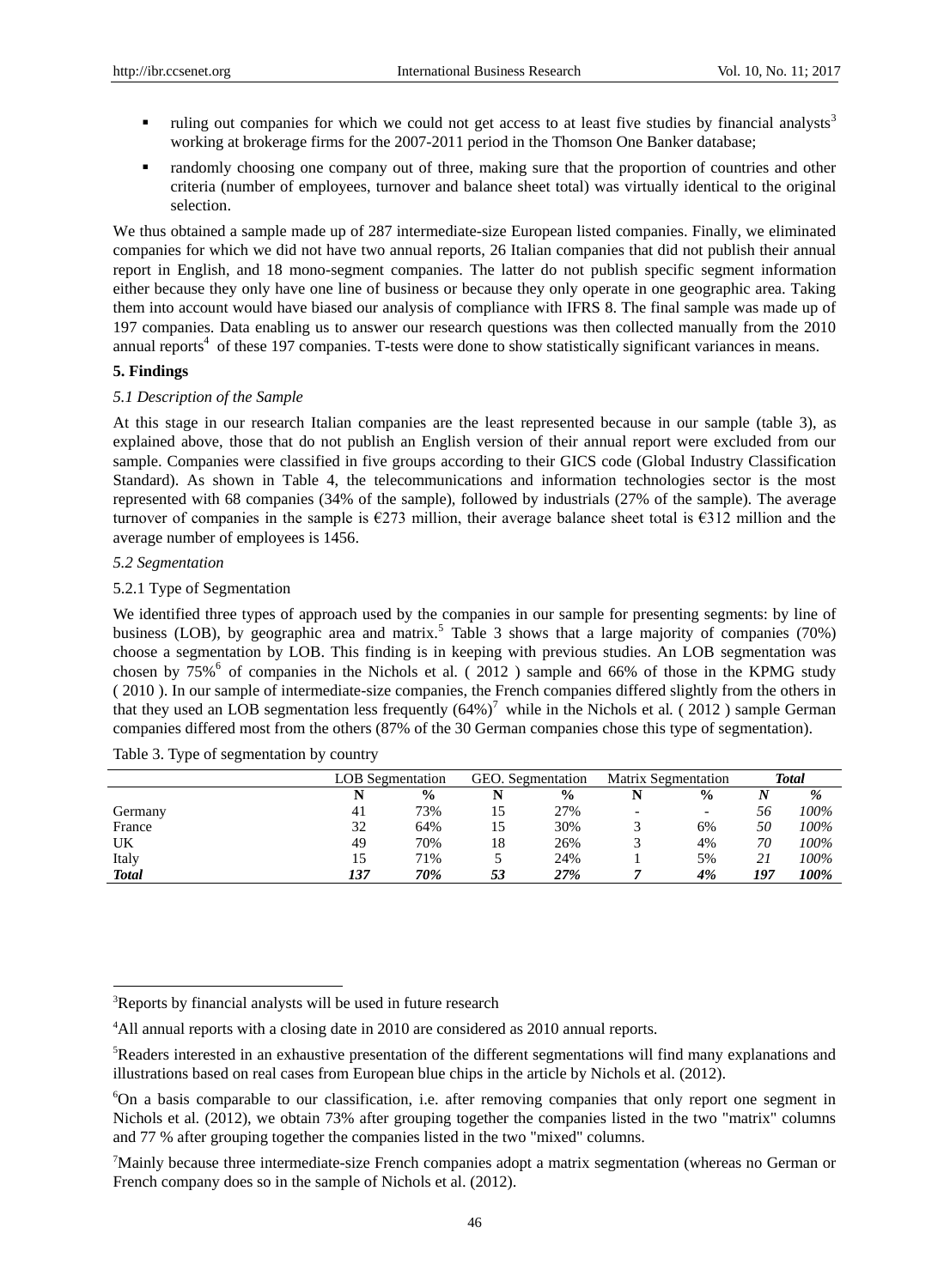#### Table 4. Type of segmentation by sector

|                                | <b>LOB</b> Segmentation |               | GEO. Segmentation |               | <b>Matrix Segmentation</b> |               | <b>Total</b> |      |
|--------------------------------|-------------------------|---------------|-------------------|---------------|----------------------------|---------------|--------------|------|
|                                |                         | $\frac{0}{0}$ |                   | $\frac{0}{0}$ |                            | $\frac{0}{0}$ |              | $\%$ |
| Consumer G&S                   | 30                      | 77%           |                   | 18%           |                            | 5%            | 39           | 100% |
| Energies et Matières Premières | 18                      | 78%           |                   | 22%           |                            |               | 23           | 100% |
| <b>Health Care Care</b>        |                         | 50%           |                   | 50%           |                            |               | 14           | 100% |
| Industrials                    | 34                      | 64%           | 16                | 30%           |                            | 6%            |              | 100% |
| Information Tech. & Telecom    | 48                      | 71%           | 18                | 26%           |                            | 3%            | 68           | 100% |
| <b>Total</b>                   | 137                     | 70%           | 53                | 27%           |                            | 4%            | 197          | 100% |

Table 4 shows that there are disparities in the segmentation chosen depending on the sector, a finding which has already been highlighted in recent studies (KPMG 2010). For example, in our sample, a segmentation by LOB is much less frequent in the health care and industrials sectors, with geographic segmentation accounting for 50% and 30% respectively of the companies in these two sectors, while the average for the sample as a whole is 27%. It should be pointed out however that it is very hard to compare the choice of segmentation at the economic sector level (industry, services, etc.) for the various studies published recently given that codifications and groupings carried out by researchers are not identical.

The third type of segmentation is a combination of geographic segments and product/services/business lines called a "matrix" segmentation. It is only adopted by a small minority (4%) of companies. No German company and no company in the energy and materials or health care sectors chose it.

In sum, based on our sample, intermediate-size companies appear to have adopted the same behaviour as the largest European companies by mostly choosing LOB segmentation.

5.2.2 Number of Segments and Number of Items per Segment

The number of segments reported as well as the number of items provided for each segment is frequently used to determine the quality of segment reporting and its comparability. The adoption of a new standard on segment reporting is a good reason to look at these two indicators.

Still, the various studies in this area lack uniformity of methodology. First of all, it is important to distinguish the operating segments defined by the standard from the different categories reported by firms. Companies often publish one or two columns that correspond to reconciling items or to "corporate" data or even to discontinued activities. In our study we only use "pure" operating segments and have therefore discarded any reconciling "columns". Second, the studies either present averages for their entire sample (total number of segments divided by the number of firms in the sample), or averages by segment type only for companies using that type of segmentation. We feel the second approach is sounder and provides a more accurate image of company practices.

Table 5 presents the number of segments reported depending on the type of segmentation chosen (a firm may report information in both LOB and geographic segmentations, whether in matrix or otherwise). We observe that the number of segments used by firms presenting an LOB segmentation is smaller than the number of segments used by firms presenting a geographic segmentation (3.2 vs. 3.82). For the sample as a whole, however, firms report less geographic information than information based on LOB segmentation.

Unsurprisingly, we observe that companies tend to favour their primary segmentation. Thus firms opting for a LOB segmentation report 3.15 operating segments on average with more than 11 items of information per segment, but they report 4.09 geographic segments with fewer than 2 items per segment. Companies opting for a geographic operating segmentation report 3.45 segments on average with 9.79 items per geographic segment compared with 3.60 segments and 1 item of information for their LOB segmentation. In both cases, the information provided in the "secondary segmentation" is often limited to turnover or perhaps an earnings indicator and the segments are few in number.

The recent study by Crawford et al. ( 2012 ) shows a smaller number of segments for small companies (FTSE 250 vs FTSE 100), regardless of whether the segmentation is LOB or geographic. Our findings were lower than those obtained by Crawford et al. (2012) for their sample as a whole, unless we compare the number of LOB operating segments for FTSE 250 companies (2.75). For Nichols et al. (2012) the average number of operating segments (regardless of segmentation type) is 4.19. The intermediate-size companies in our sample thus report a smaller number of segments, whether LOB or geographic, than has been observed in studies on larger companies.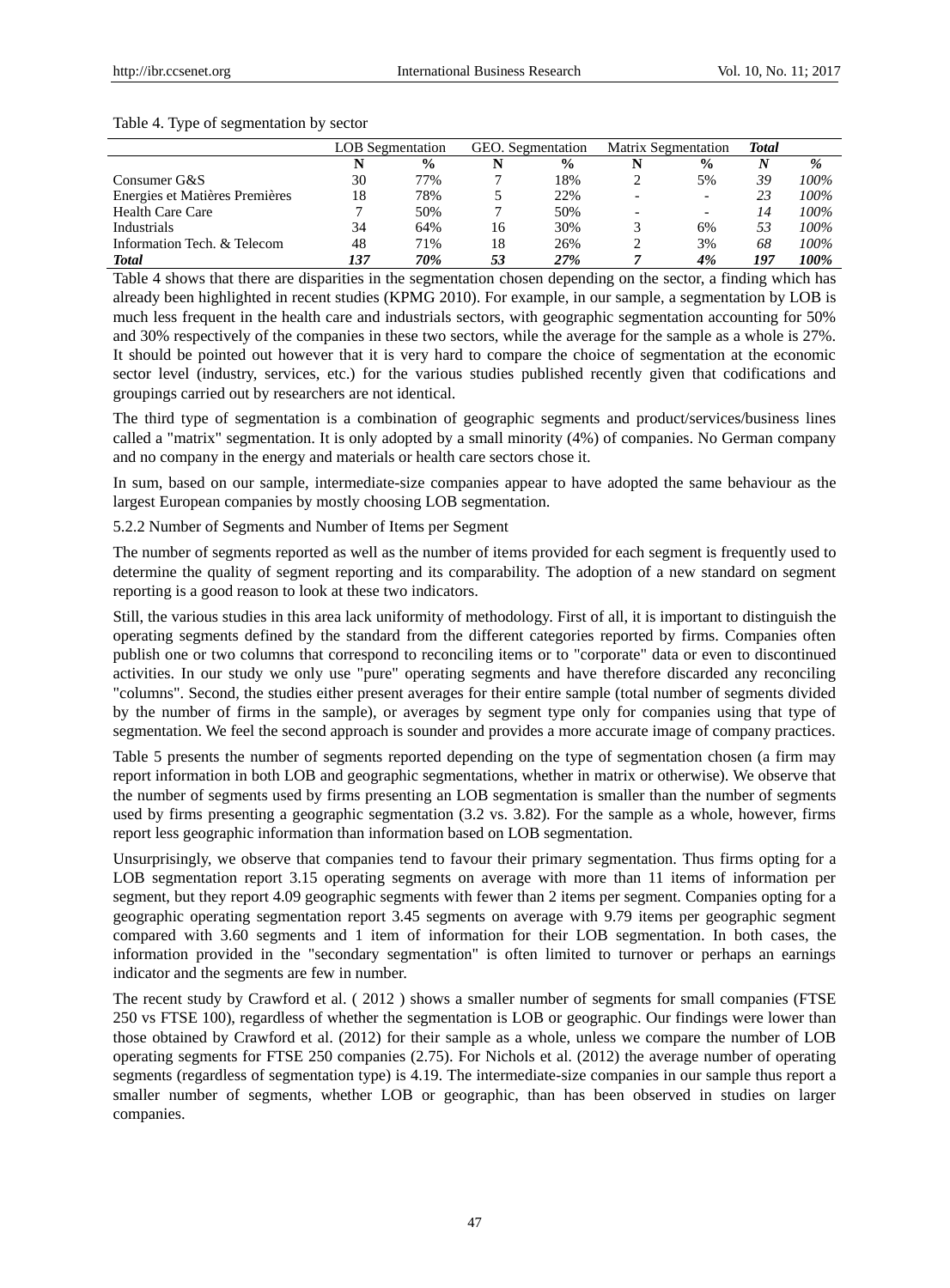|                                                    |      | <b>LOB</b> Segmentation | <b>GEO.</b> Segmentation       |                    |                                |
|----------------------------------------------------|------|-------------------------|--------------------------------|--------------------|--------------------------------|
| <b>Type</b><br>Οf<br><b>Operating Segmentation</b> |      | Number of Segments      | Number of Items per<br>Segment | Number of Segments | Number of Items per<br>Segment |
|                                                    | N    | 163                     | 163                            | 154                | 154                            |
| <b>Total</b>                                       | Mean | 3.20                    | 8.83                           | 3.82               | 4.30                           |
|                                                    | Max. | 8.00                    | 73                             | 11.00              | 44                             |
|                                                    | Ν    | 137                     | 137                            | 94                 | 94                             |
| <b>LOB</b>                                         | Mean | 3.15                    | 11.64                          | 4.09               | 1.93                           |
| $(N=137)$                                          | Max. | 8.00                    | 73                             | 11.00              | 19                             |
| <b>GEO</b>                                         | Ν    | 20                      | 20                             | 53                 | 53                             |
|                                                    | Mean | 3.60                    | 1.13                           | 3.45               | 9.79                           |
| $(N=53)$                                           | Max. | 7.00                    | 15                             | 7.00               | 44                             |
| Matrix                                             | N    | 6                       | 6                              |                    |                                |
|                                                    | Mean | 3.00                    | 12.00                          | 3.00               | 9.29                           |
| $(N=7)$                                            | Max. | 6.00                    | 51                             | 4.00               | 18                             |

| Table 5. Number of segments and number of items by segmentation type chosen to define operating segments |  |  |
|----------------------------------------------------------------------------------------------------------|--|--|
|                                                                                                          |  |  |

The analysis of the number of segments and the number of items per segment by country (Table 6) allows us to identify potential differences in practices by country. German firms are slightly above the overall sample average except for the number of geographic items reported (statistically significant negative difference). The intermediate-size French companies use fewer segments on average, but report slightly more items per segment. They distinguish information concerning the country of domicile (France) less frequently and this is statistically significant. Overall and on average, British firms provide fewer LOB segment items. Finally, Italian firms tend to use a greater number of geographic segments.

Table 6. Number of segments and items by country

|              |             |           | <b>LOB</b> Segmentation | <b>GEO.</b> Segmentation |                     |  |
|--------------|-------------|-----------|-------------------------|--------------------------|---------------------|--|
| Country      |             | Number of | Number of Items per     | Number of                | Number of Items per |  |
|              |             | Segments  | Segment                 | Segments                 | Segment             |  |
|              | N           | 163       | 163                     | 154                      | 154                 |  |
| <b>Total</b> | <b>Mean</b> | 3.20      | 8.83                    | 3.82                     | 4.30                |  |
|              | Max.        | 8         | 73                      | 11                       | 44                  |  |
|              |             | 52        | 52                      | 50                       | 50                  |  |
| Germany      | <b>Mean</b> | 3.29      | 8.95                    | 3.70                     | $3.11(-)$           |  |
| $(N=56)$     | Max.        | 8         | 28                      | 11                       | 13                  |  |
| France       | N           | 37        | 37                      | 32                       | 32                  |  |
| $(N=50)$     | Mean        | 3.35      | 10.62                   | 3.56                     | 6.02                |  |
|              | Max.        |           | 73                      |                          | 44                  |  |
| UK           | N           | 58        | 58                      | 54                       | 54                  |  |
| $(N=70)$     | Mean        | 3.05      | $7.24(-)$               | 3.65                     | 3.90                |  |
|              | Max.        |           | 21                      | 8                        | 22                  |  |
| Italy        | N           | 16        | 16                      | 18                       | 18                  |  |
| $(N=21)$     | Mean        | 3.06      | 9.52                    | $5.11(+)$                | 4.76                |  |
|              | Max.        |           | 33                      | 11                       | 14                  |  |

(+) or (-) : Indicates a significant positive or negative difference in mean in comparison with other countries (t-test, confidence 95%)

Table 7 presents the number of segments and items per segment by sector for the firms in the sample. We do not observe any significant differences in the findings obtained for each sector. However, we observe that firms in the health care sector report more items per segment and use more segments in the geographic segmentation than firms in other sectors.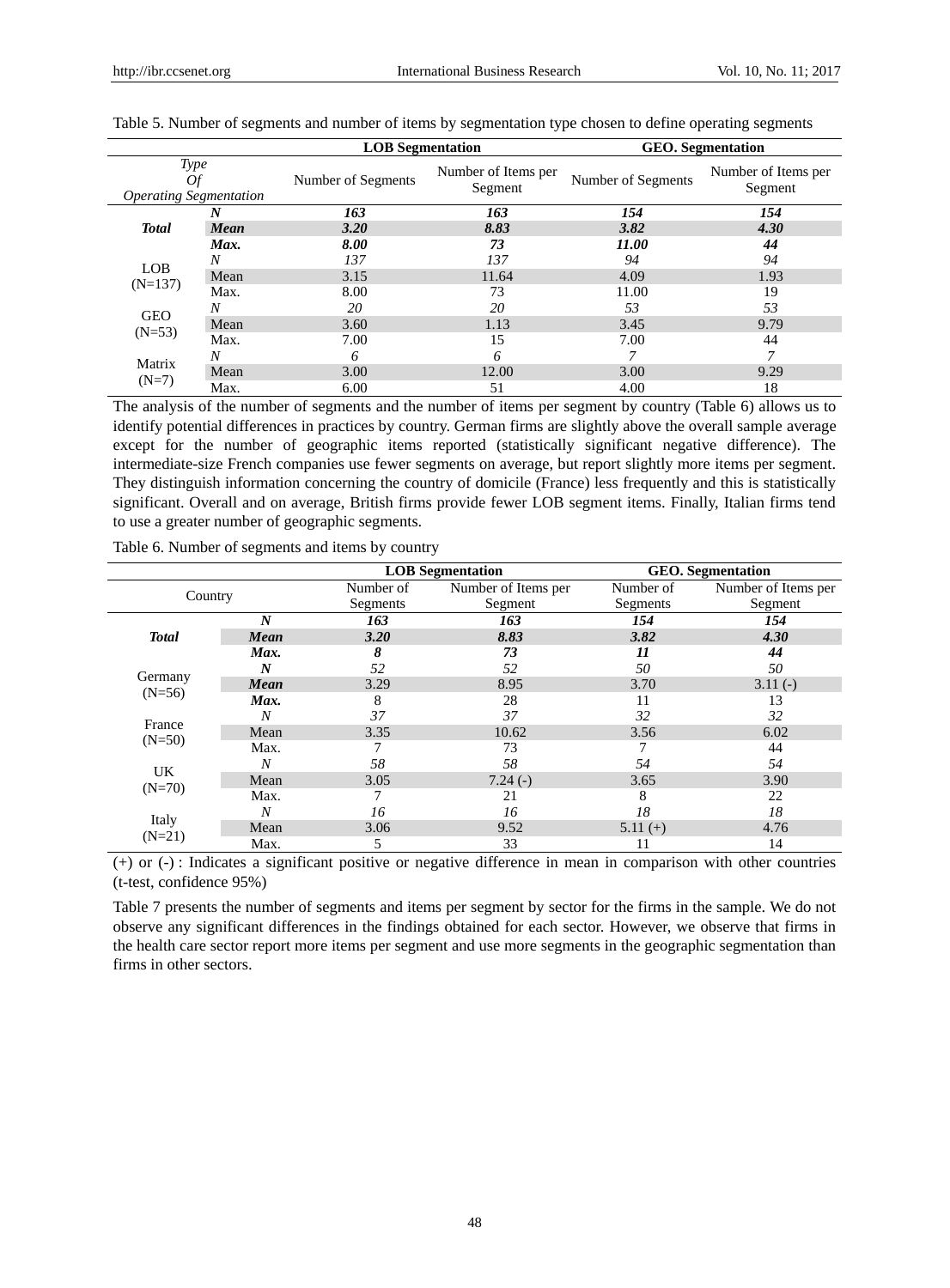|                         |                  | <b>LOB</b> Segmentation |                 |           | <b>GEO.</b> Segmentation |
|-------------------------|------------------|-------------------------|-----------------|-----------|--------------------------|
|                         |                  | Number of               | Number of Items | Number of | Number of Items          |
| <b>Industry Sectors</b> |                  | Segments                | per Segment     | Segments  | per Segment              |
|                         | $\boldsymbol{N}$ | 163                     | 163             | 154       | 154                      |
| <b>Total</b>            | Mean             | 3.20                    | 8.83            | 3.82      | 4.30                     |
|                         | Max.             | 8                       | 73              | 11        | 44                       |
| Consumer G&S            | N                | 34                      | 34              | 24        | 24                       |
| $(N=39)$                | Mean             | 3.09                    | 7.33            | 3.92      | 3.64                     |
|                         | Max.             | 8                       | 21              | 11        | 38                       |
| Energy & Materials      | N                | 19                      | 19              | 21        | 21                       |
|                         | Mean             | 3.42                    | 10.52           | 4.05      | 4.30                     |
| $(N=23)$                | Max.             |                         | 28              | 8         | 22                       |
| Health Care Care        | N                | 9                       | 9               | 13        | 13                       |
| $(N=14)$                | Mean             | 3.00                    | 5.36            | 4.46      | 5.36                     |
|                         | Max.             | 5                       | 16              | 11        | 23                       |
| Industrials             | N                | 45                      | 45              | 41        | 41                       |
| $(N=53)$                | Mean             | 3.31                    | 8.91            | 3.59      | 4.45                     |
|                         | Max.             | 6                       | 51              | 6         | 19                       |
| Information Tech. &     | N                | 56                      | 56              | 55        | 55                       |
| Telecom                 | Mean             | 3.13                    | 9.76            | 3.71      | 4.35                     |
| $(N=68)$                | Max.             | 7                       | 73              | 8         | 44                       |

#### Table 7. Number of segments and items per segment by sector

#### *5.3 Compliance with IFRS 8*

We measured compliance with the standard by observing whether the information required or suggested by IFRS 8 was provided by each company in the appendices of their annual report. We did not try to calculate a compliance index. Our findings therefore concern the number and percentage of companies that report the information. In this way we have determined a disclosure rate for each item of information.

Like previous studies on IFRS 8, we are able to study the overall compliance with the standard. We decided to take our analysis of compliance even further by detailing certain factors: the type of segmentation chosen, the country of domicile and the economic sector.

#### 5.3.1 Overall Compliance

Overall, compliance by the firms in our sample (table 8) is inferior to the findings obtained by Nichols et al. (2012) for a sample of large international companies and is closer to the findings presented by Crawford et al. (2012) on firms in the UK. Virtually all of the companies (195 out of 197) report ordinary revenues from external customers. This result is close to that (100%) obtained by Nichols et al. ( 2012 ) for a sample of large European multinationals (blue chip companies – BCC), but higher than the 91% rate found by Crawford et al. ( 2012 ) for a sample of 150 British firms – FTSE 250. Concerning the first level of information required by IFRS, the level of compliance by companies in our sample is relatively mediocre. Nearly a third of the companies (29%) do not provide any explanation of the segmentation adopted. The profit or loss indicator is disclosed in 84% of the cases (100% of the cases for BCC and 89% for FTSE 250 companies). The total assets indicator is disclosed in 73% of the cases, that of total liabilities in only 58% of the cases. This tendency to disclose less information about liabilities is also found in our sample made up of smaller firms.

Apart from data on ordinary revenues from external customers, income statement items required by IFRS 8 under certain conditions are seldom disclosed by the companies in our sample. For example, amortisations are only reported in 69% of the cases, which is relatively low compared with the findings obtained from the BCC and FTSE 250 samples. Additional information relating to balance sheet items is also rarely disclosed: 48% of the companies report the value of segment investments (CAPEX) and only 4% report the value of equity method investments. The leeway allowed by the standard as well as the smaller size of companies studied may help to explain these low disclosure percentages. Either these items were not used by the CODM or they were not included in the calculation of the profit or loss indicator or, finally they were not significant or even included in the firm's reporting.

There is little disclosure of entity-wide information or additional geographic data. We also observe infrequent reporting of the value of non-current geographic segment assets. Some companies maintain secondary segmentation indicators from the earlier IAS14 standard, such as reporting total assets (32%) or the value of segment investments according to a secondary segmentation (16%). Further, some companies still report exceptional items even though the IFRS does not call for them.

Finally, most of the companies in the sample report the principle reconciliations (revenues and earnings) while reconciliations of assets and liabilities are less frequently reported.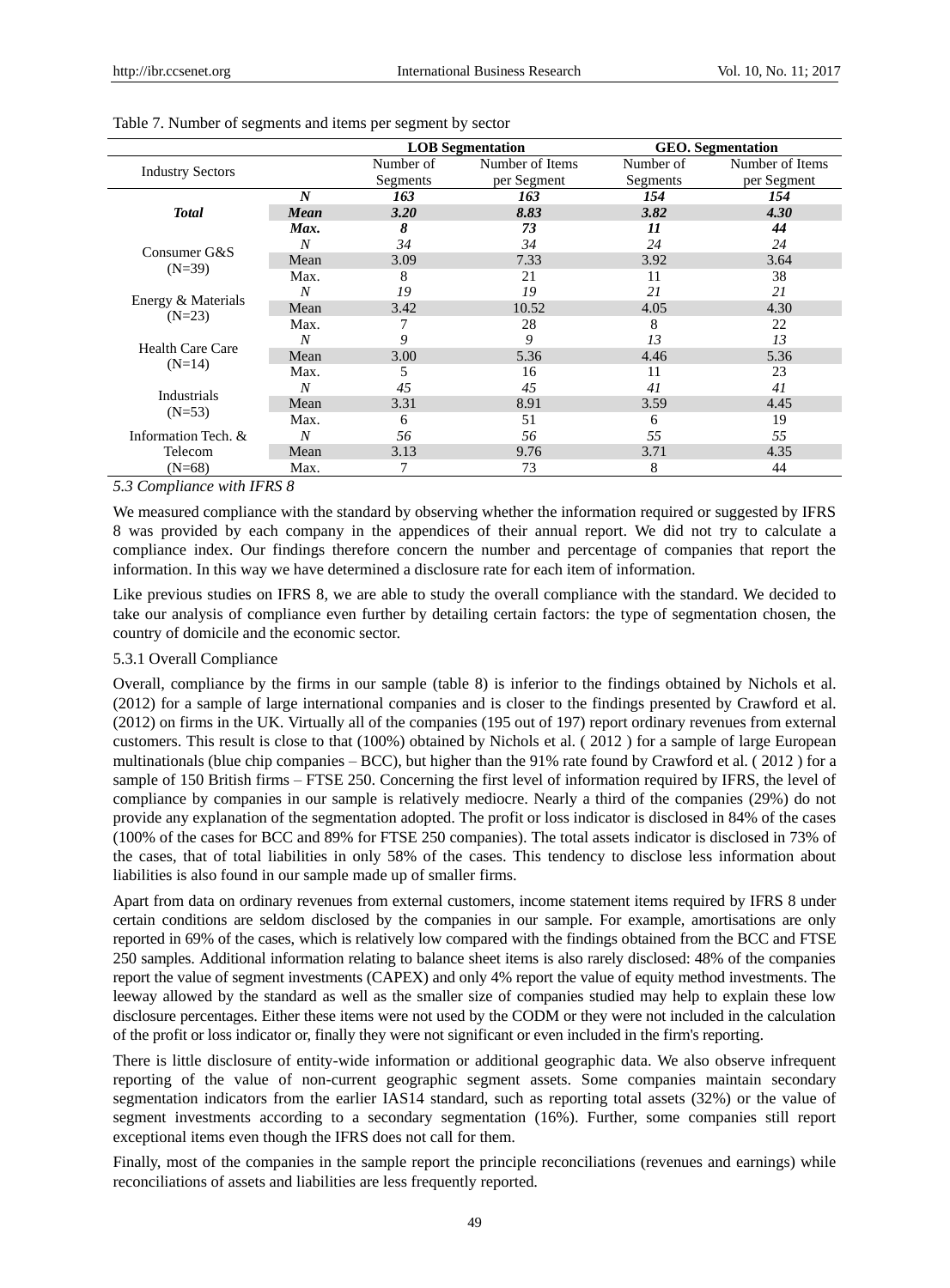#### Table 8. Compliance with IFRS 8

|                                                                           |             |               | Results from        | Results from                                |
|---------------------------------------------------------------------------|-------------|---------------|---------------------|---------------------------------------------|
|                                                                           | $\mathbf N$ | $\frac{0}{0}$ | Nichols et al.      | Crawford et                                 |
|                                                                           |             | $(N=197)$     | (2012)<br>$N = 306$ | al. (2012)<br>$N = 150$                     |
| <b>Information required under IFRS 8</b>                                  |             |               |                     |                                             |
| Explanation of the segmentation                                           | 140         | 71%           |                     |                                             |
| Measure of profit or loss                                                 | 166         | 84%           | 100%                | 89%                                         |
| <b>Total</b> assets                                                       | 144         | 73%           | 93%                 | 83%                                         |
| <b>Total liabilities</b>                                                  | 115         | 58%           | 71%                 | 60%                                         |
| P&L information required under IFRS 8 (if certain conditions met)         |             |               |                     |                                             |
| Revenues from external customers                                          | 195         | 99%           | 100%                | 91%                                         |
| Intersegment revenues                                                     | 105         | 53%           | 54%                 | 41%                                         |
| Interest revenue                                                          | 30          | 15%           | 23%                 | 13%                                         |
| Interest expense                                                          | 30          | 15%           | 14%                 | 12%                                         |
| Depreciation and amortisation                                             | 136         | 69%           | 86%                 | 80%                                         |
| Interest in the profit or loss of associates and JV                       | 18          | 9%            | 30%                 | 39%                                         |
| Income tax expense or income                                              | 26          | 13%           | 20%                 | 8%                                          |
| Material non-cash items other than depreciation and amortisation          | 23          | 12%           | 56%                 | 49%                                         |
| Balance sheet information required under IFRS 8 if certain conditions met |             |               |                     |                                             |
| Investment in associates and JV                                           | 8           | 4%            | 30%                 | 31%                                         |
| Additions to non-current assets (CAPEX)                                   | 94          | 48%           | 73%                 | 77%                                         |
| <b>Entity-Wide disclosures</b>                                            |             |               |                     |                                             |
| Revenues from external customers (LOB and/or Geo)                         | 107         | 54%           |                     | 80% (Prod)<br>$85\%$ (G $\acute{\omega}$ .) |
| Non-current assets- GEO. Segmentation                                     | 62          | 31%           |                     | 53%                                         |
| Information about major customers                                         | 63          | 32%           |                     | 21%                                         |
| Other information (non required under IFRS 8)                             |             |               |                     |                                             |
| Total Assets (second segmentation)                                        | 63          | 32%           |                     | 17%                                         |
| Additions to non-current assets (CAPEX) - Geo. Segmentation               | 31          | 16%           |                     | 14%                                         |
| Information related to IAS 36                                             | 30          | 15%           |                     |                                             |
| Financial result                                                          | 17          | 9%            |                     |                                             |
| Exceptional items                                                         | 8           | 4%            | 2%                  |                                             |
| <b>Reconciliations required under IFRS 8</b>                              |             |               |                     |                                             |
| Reconciliation of the revenues                                            | 162         | 82%           |                     | 85%                                         |
| Reconciliation of the measures of profit or loss                          | 143         | 73%           |                     | 72%                                         |
| Reconciliation of the total assets                                        | 128         | 65%           |                     | 79%                                         |
| Reconciliation of the total liabilities                                   | 104         | 53%           |                     | 59%                                         |

5.3.2 Compliance with IFRS 8 by Type of Segmentation Chosen

At the time of its adoption, IAS 14 ensured that a minimum of geographic segment information was reported. The adoption of IFRS 8 has raised concerns that there will be a decline in disclosure of this information. We have therefore tried to compare compliance with IFRS 8 depending on the type of segmentation used to define the company's operating segments. We have distinguished between a segmentation based on products and services, (LOB segmentation), a segmentation based on geographic sectors (geographic segmentation), and a matrix segmentation based on both LOB and geographic segments (table 9).

We observe that there is no significant difference (t-test of means) between the two main types of segmentation chosen (LOB or geographic), except in the area of "secondary segmentation" information. The firms that choose an LOB segmentation tend to disclose less geographic information on ordinary revenue from external customers, total assets and the CAPEX. The firms whose segmentation is based on geographic segments disclose these items more frequently in a secondary segmentation (LOB).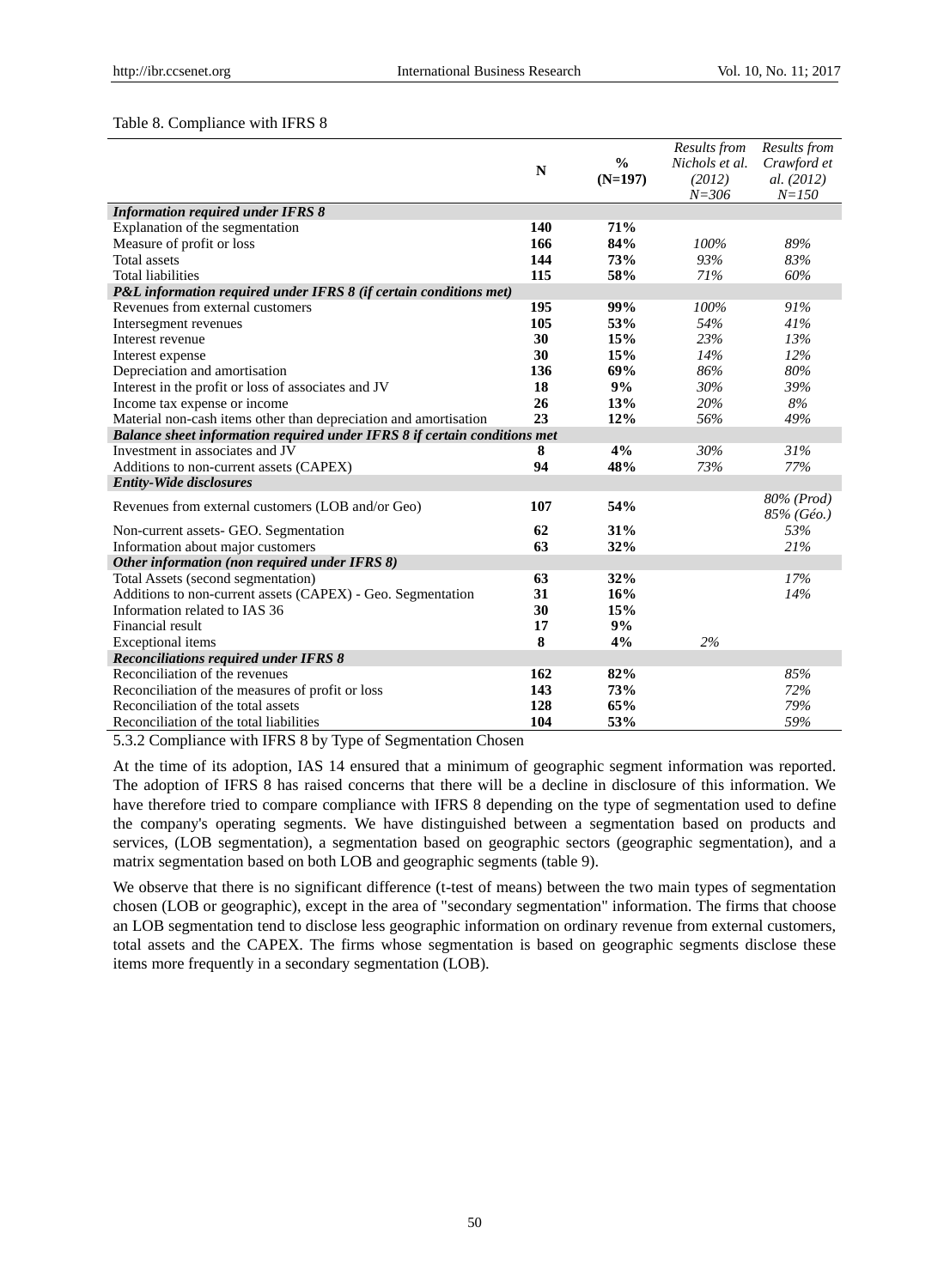#### Table 9. Compliance with IFRS 8 by type of segmentation

|                                                                           | LOB       | GEO.                                   | Matrix  |                           |                           |                   |
|---------------------------------------------------------------------------|-----------|----------------------------------------|---------|---------------------------|---------------------------|-------------------|
|                                                                           |           | Segmentation Segmentation Segmentation |         | <b>Total</b><br>$(N=197)$ | Mean<br><b>Difference</b> | <b>Sig</b><br>(1) |
|                                                                           | $(N=137)$ | $(N=53)$                               | $(N=7)$ |                           |                           |                   |
|                                                                           | Mean      | Mean                                   | Mean    | Mean                      | LOB vs GEO                |                   |
| <b>Information required under IFRS 8</b>                                  |           |                                        |         |                           |                           |                   |
| Explanation of the segmentation                                           | 75%       | 60%                                    | 71%     | 71%                       | 0.15                      |                   |
| Measure of profit or loss                                                 | 85%       | 81%                                    | 86%     | 84%                       | 0.04                      |                   |
| <b>Total</b> assets                                                       | 72%       | 75%                                    | 71%     | 73%                       | (0.03)                    |                   |
| <b>Total liabilities</b>                                                  | 56%       | 62%                                    | 71%     | 58%                       | (0.06)                    |                   |
| P&L information required under IFRS 8 (if certain conditions met)         |           |                                        |         |                           |                           |                   |
| Revenues from external customers                                          | 99%       | 100%                                   | 100%    | 99%                       | (0.01)                    |                   |
| Intersegment revenues                                                     | 53%       | 53%                                    | 57%     | 53%                       | 0.00                      |                   |
| Interest revenue                                                          | 15%       | 15%                                    | 14%     | 15%                       | 0.00                      |                   |
| Interest expense                                                          | 15%       | 17%                                    | 0%      | 15%                       | (0.02)                    |                   |
| Depreciation and amortisation                                             | 70%       | 68%                                    | 57%     | 69%                       | 0.02                      |                   |
| Interest in the profit or loss of associates and JV                       | 11%       | 4%                                     | 14%     | 9%                        | 0.07                      |                   |
| Income tax expense or income                                              | 13%       | 13%                                    | 14%     | 13%                       | (0.00)                    |                   |
| Material non-cash items other than depreciation                           | 12%       | 13%                                    | 0%      | 12%                       | (0.02)                    |                   |
| and amortisation                                                          |           |                                        |         |                           |                           |                   |
| Balance sheet information required under IFRS 8 if certain conditions met |           |                                        |         |                           |                           |                   |
| Investment in associates and JV                                           | 4%        | 6%                                     | 0%      | 4%                        | (0.02)                    |                   |
| Additions to non-current assets (CAPEX)                                   | 53%       | 38%                                    | 29%     | 48%                       | 0.15                      |                   |
| <b>Entity-Wide disclosures</b>                                            |           |                                        |         |                           |                           |                   |
| Revenues from external customers (LOB and/or<br>Geo)                      | 47%       | 74%                                    | 43%     | 54%                       | (0.26)                    | $\ast$            |
| Non-current assets- GEO. Segmentation                                     | 34%       | 25%                                    | 29%     | 31%                       | 0.10                      |                   |
| Information about major customers                                         | 31%       | 36%                                    | 29%     | 32%                       | (0.05)                    |                   |
| Other information (non required under IFRS 8)                             |           |                                        |         |                           |                           |                   |
| Total Assets (second segmentation)                                        | 21%       | 60%                                    | 29%     | 32%                       | (0.39)                    | *                 |
| Additions to non-current assets (CAPEX) - Geo.                            |           |                                        |         |                           |                           |                   |
| Segmentation                                                              | 12%       | 26%                                    | 0%      | 16%                       | (0.14)                    | *                 |
| Information related to IAS 36                                             | 17%       | 13%                                    | 0%      | 15%                       | 0.04                      |                   |
| Financial result                                                          | 9%        | 6%                                     | 29%     | 9%                        | 0.03                      |                   |
| Exceptionalitems                                                          | 3%        | 6%                                     | 14%     | 4%                        | (0.03)                    |                   |
| <b>Reconciliations required under IFRS 8</b>                              |           |                                        |         |                           |                           |                   |
| Reconciliation of the revenues                                            | 81%       | 87%                                    | 71%     | 82%                       | (0.06)                    |                   |
| Reconciliation of the measures of profit or loss                          | 73%       | 74%                                    | 57%     | 73%                       | (0.01)                    |                   |
| Reconciliation of the total assets                                        | 64%       | 68%                                    | 57%     | 65%                       | (0.04)                    |                   |
| Reconciliation of the total liabilities                                   | 52%       | 55%                                    | 57%     | 53%                       | (0.03)                    |                   |

T-Test ; 95% confidence level

#### 5.3.3 Compliance with IFRS 8 by Country of Domicile

An examination of compliance with the standard depending on companies' country of domicile sheds new light on the question. To our knowledge, no other study compares compliance with IFRS 8 by country of domicile. Table 10 presents the rate of compliance for each item by companies in each of the four countries studied and indicates whether this rate is significantly higher (+) or lower (-) than the average for all the other countries.

Italian firms are generally situated in the middle of the sample; they only score below firms in other countries on the disclosure of information on their main customers.

UK firms report significantly richer segment information on total assets and liabilities (indicator and reconciliation) as well as better information on the value of segment investments. Overall, their disclosure rate is often higher than the average of other firms in the sample. However, we observe rates that are generally lower than those obtained by Crawford et al. (2012) for the British companies in their sample. This may be due to an effect linked to the size of the companies, which the Crawford et al. (2012) study seems to confirm. Indeed, they observe that the disclosure rate of FTSE 250 companies is lower than that of the larger FTSE 100 companies.

For many of the items, German companies have a higher rate of disclosure than companies in the other countries, except on total assets and liabilities (indicator and reconciliation).

Finally, French companies often have lower than average disclosure rates, especially on the value of segment CAPEX, information on main customers and the value of depreciations.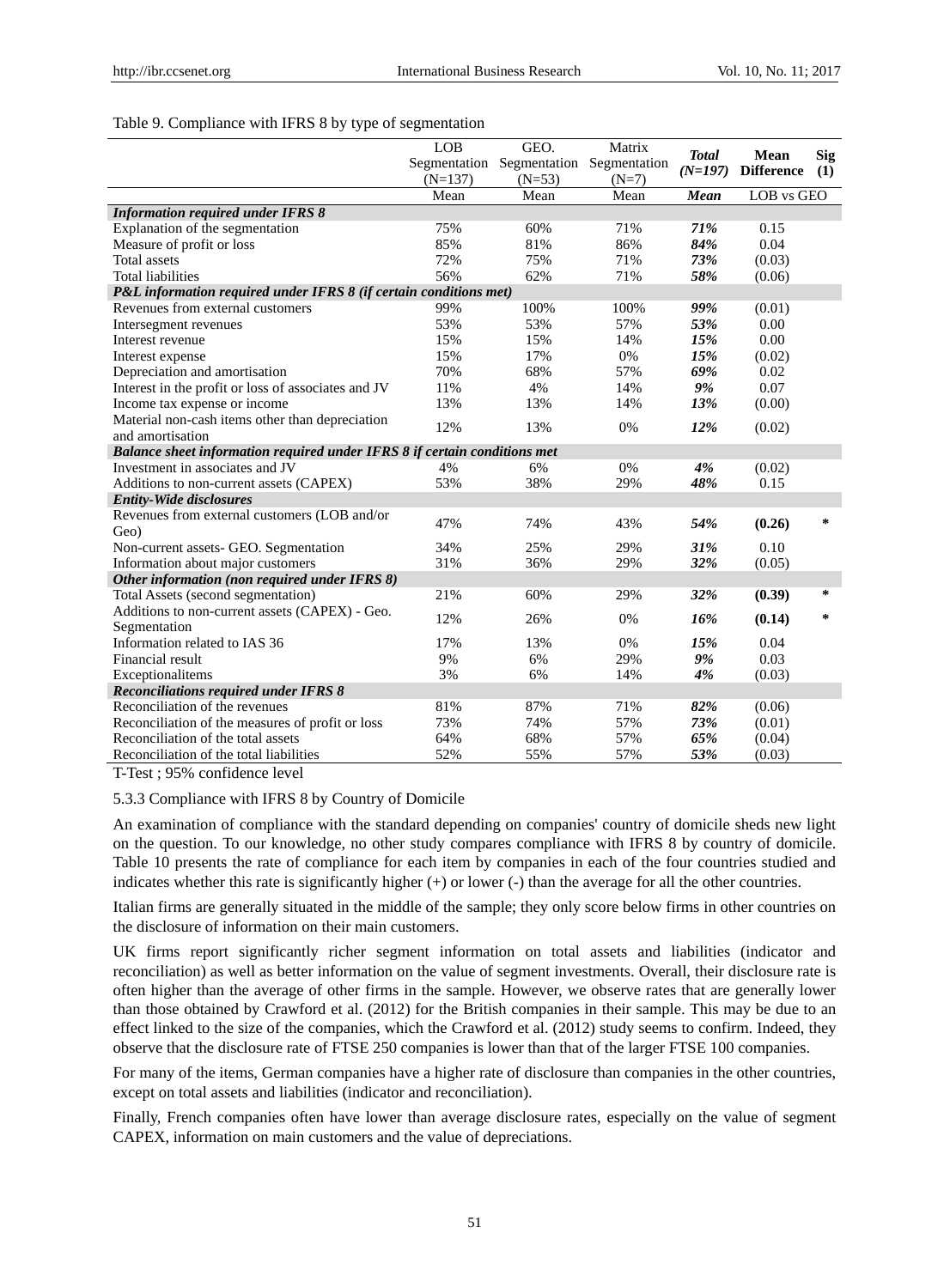#### Table 10. Compliance with IFRS 8 by country of domicile

|                                                                           | Germany  |                   | France   |                   | <b>UK</b> |                   | Italy    | <b>Total</b>      |             |
|---------------------------------------------------------------------------|----------|-------------------|----------|-------------------|-----------|-------------------|----------|-------------------|-------------|
|                                                                           | $(N=56)$ |                   | $(N=50)$ |                   | $(N=70)$  |                   | $(N=21)$ |                   | $(N=197)$   |
|                                                                           | Mean     | Sig.              | Mean     | Sig.              | Mean      | Sig.              | Mean     | Sig.              | <b>Mean</b> |
| <b>Information required under IFRS 8</b>                                  |          |                   |          |                   |           |                   |          |                   |             |
| Explanation of the segmentation                                           | 88%      | $(+)$             | 50%      | $(-)$             | 70%       |                   | 81%      |                   | 71%         |
| Measure of profit or loss                                                 | 80%      |                   | 82%      |                   | 87%       |                   | 90%      |                   | 84%         |
| <b>Total</b> assets                                                       | 63%      | $(-)$             | 64%      |                   | 84%       | $(+)$             | 86%      |                   | 73%         |
| <b>Total liabilities</b>                                                  | 46%      | $(-)$             | 52%      |                   | 71%       | $(+)$             | 62%      |                   | 58%         |
| P&L information required under IFRS 8 (if certain conditions met)         |          |                   |          |                   |           |                   |          |                   |             |
| Revenues from external customers                                          | 100%     |                   | 98%      |                   | 99%       |                   | 100%     |                   | 99%         |
| Intersegment revenues                                                     | 73%      | $(+)$             | 34%      | $(-)$             | 50%       |                   | 57%      |                   | 53%         |
| Interest revenue                                                          | 23%      |                   | 18%      |                   | 9%        | $(-)$             | 10%      |                   | 15%         |
| Interest expense                                                          | 25%      | $(+)$             | 16%      |                   | 9%        | $\left( -\right)$ | 10%      |                   | 15%         |
| Depreciation and amortisation                                             | 75%      |                   | 54%      | $\left( -\right)$ | 77%       |                   | 62%      |                   | 69%         |
| Interest in the profit or loss of associates and JV                       | 11%      |                   | 16%      |                   | 1%        | $\left( -\right)$ | 14%      |                   | 9%          |
| Income tax expense or income                                              | 13%      |                   | 26%      | $(+)$             | 9%        |                   | 0%       | $(-)$             | 13%         |
| Material non-cash items other than depreciation                           | 23%      | $(+)$             | 6%       |                   | 9%        |                   | 5%       |                   | 12%         |
| and amortisation                                                          |          |                   |          |                   |           |                   |          |                   |             |
| Balance sheet information required under IFRS 8 if certain conditions met |          |                   |          |                   |           |                   |          |                   |             |
| Investment in associates and JV                                           | 2%       |                   | 6%       |                   | 0%        | $(-)$             | 19%      |                   | 4%          |
| Additions to non-current assets (CAPEX)                                   | 46%      |                   | 24%      | $(-)$             | 64%       | $(+)$             | 52%      |                   | 48%         |
| <b>Entity-Wide disclosures</b>                                            |          |                   |          |                   |           |                   |          |                   |             |
| Revenues from external customers (LOB and/or                              | 55%      |                   | 46%      |                   | 56%       |                   | 67%      |                   | 54%         |
| Geo)                                                                      |          |                   |          |                   |           |                   |          |                   |             |
| Non-current assets- GEO. Segmentation                                     | 36%      |                   | 26%      |                   | 31%       |                   | 33%      |                   | 31%         |
| Information about major customers                                         | 54%      | $(+)$             | 16%      | $\left( -\right)$ | 31%       |                   | 14%      | $\left( -\right)$ | 32%         |
| Other information (non required under IFRS 8)                             |          |                   |          |                   |           |                   |          |                   |             |
| Total Assets (second segmentation)                                        | 30%      |                   | 26%      |                   | 33%       |                   | 48%      |                   | 32%         |
| Additions to non-current assets (CAPEX) - Geo.                            | 18%      |                   | 8%       | $\left( -\right)$ | 16%       |                   | 29%      |                   | 16%         |
| Segmentation                                                              |          |                   |          |                   |           |                   |          |                   |             |
| Information related to IAS 36                                             | 20%      |                   | 16%      |                   | 13%       |                   | 10%      |                   | 15%         |
| Financial result                                                          | 9%       |                   | 12%      |                   | 6%        |                   | 10%      |                   | 9%          |
| Exceptional items                                                         | 2%       |                   | 0%       | $\left( -\right)$ | 10%       | $(+)$             | 0%       | $(-)$             | 4%          |
| <b>Reconciliations required under IFRS 8</b>                              |          |                   |          |                   |           |                   |          |                   |             |
| Reconciliation of the revenues                                            | 86%      |                   | 86%      |                   | 77%       |                   | 81%      |                   | 82%         |
| Reconciliation of the measures of profit or loss                          | 66%      |                   | 72%      |                   | 77%       |                   | 76%      |                   | 73%         |
| Reconciliation of the total assets                                        | 52%      | $\left( -\right)$ | 56%      |                   | 77%       | $(+)$             | 81%      |                   | 65%         |
| Reconciliation of the total liabilities                                   | 41%      | $(-)$             | 48%      |                   | 63%       | $(+)$             | 62%      |                   | 53%         |

(+) or (-) : Indicates a significant positive or negative difference in mean in comparison with other countries (t-test, confidence 95%)

#### 5.3.4 Compliance with IFRS 8 by Sector

Table 11 presents the rate of compliance for each item by companies in each of the five sectors studied and indicates whether this rate is significantly higher  $(+)$  or lower  $(-)$  than the average for all the other sectors. Only the energy and materials sector has a certain number of significant differences on key information. Significant differences are much less numerous for other sectors and only concern a few points.

In general, companies in the energy and materials sector have a slightly higher disclosure rate than the other companies in the sample, especially on key information: explanation of segmentation, profit or loss indicator, segment assets, amortisations, and above all the value of CAPEX. This may be explained by a higher capital intensity companies in the other sectors disclose total assets more than the value of non-current assets in a secondary segmentation. Companies in the consumer goods and services sector mainly underdisclose the amount of segment depreciations. The disclosure rate for non-current asset acquisitions is lower than for firms in the health care sector and is lower than the average, though not significantly, for the same firms for geographic-based reporting. Companies in the industrials sector reveal a lower disclosure rate than that of the other companies in the area of sales data (entity-wide ordinary revenues from external customers and data on main customers). This sector tends to report overall financial results rather than give a detailed breakdown. Finally, companies in the information technology and telecommunications sector essentially stand out for their less frequent reporting of inter-segment revenues.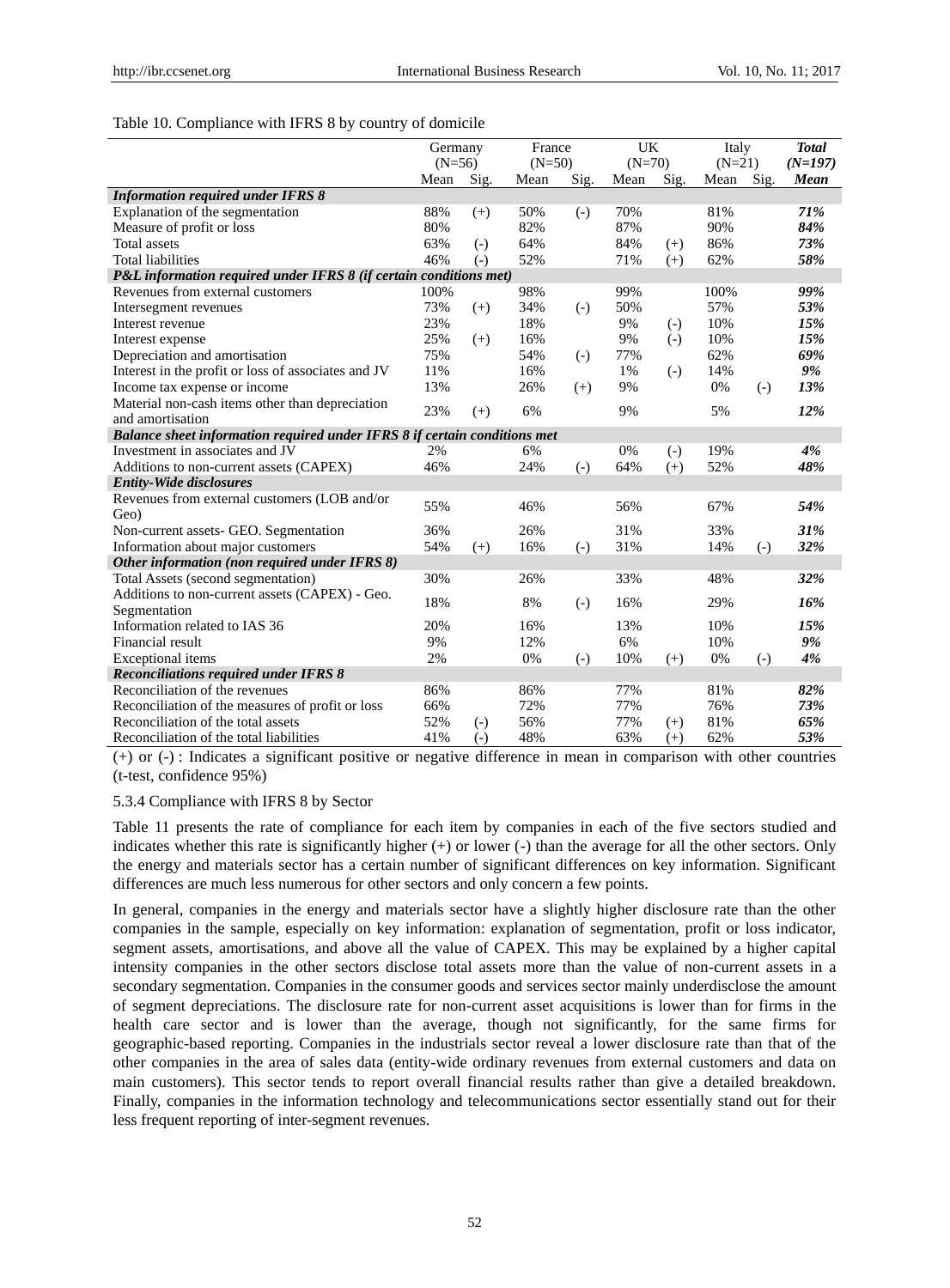#### Table 11. Compliance with IFRS 8 by sector

|                                                                           | Consumer<br>G&S<br>$(N=39)$ | Energy &<br>Materials<br>$(N=23)$ | Health<br>Care<br>$(N=14)$ | Industrials<br>$(N=53)$ | Information<br>Tech. &<br>Telecom<br>$(N=68)$ | <b>Total</b><br>$(N=197)$ |
|---------------------------------------------------------------------------|-----------------------------|-----------------------------------|----------------------------|-------------------------|-----------------------------------------------|---------------------------|
|                                                                           | Mean $(Sig)$                | Mean<br>(Sig)                     | Mean<br>(Sig)              | Mean<br>(Sig)           | Mean $(Sig)$                                  | Mean                      |
| <b>Information required under IFRS 8</b>                                  |                             |                                   |                            |                         |                                               |                           |
| Explanation of the segmentation                                           | 74%                         | $87\% (+)$                        | 64%                        | 62%                     | 72%                                           | 71%                       |
| Measure of profit or loss                                                 | 74%                         | $96\% (+)$                        | 79%                        | 89%                     | 84%                                           | 84%                       |
| <b>Total</b> assets                                                       | 69%                         | $91\% (+)$                        | 64%                        | 77%                     | 68%                                           | 73%                       |
| <b>Total liabilities</b>                                                  | 49%                         | 57%                               | 64%                        | 66%                     | 57%                                           | 58%                       |
| P&L information required under IFRS 8 (if certain conditions met)         |                             |                                   |                            |                         |                                               |                           |
| Revenues from external customers                                          | 97%                         | 100%                              | 100%                       | 98%                     | 100%                                          | 99%                       |
| Intersegment revenues                                                     | 49%                         | $74\% (+)$                        | 57%                        | 60%                     | 43% $(-)$                                     | 53%                       |
| Interest revenue                                                          | 21%                         | 30%                               | 21%                        | $6\%$ (-)               | 13%                                           | 15%                       |
| Interest expense                                                          | 21%                         | 26%                               | 21%                        | 9%                      | 12%                                           | 15%                       |
| Depreciation and amortisation                                             | 54% (-)                     | $91\% (+)$                        | 57%                        | 79%                     | 65%                                           | 69%                       |
| Interest in the profit or loss of associates and<br>JV                    | 8%                          | 22%                               | $0\%$ (-)                  | 6%                      | 10%                                           | 9%                        |
| Income tax expense or income                                              | 15%                         | 13%                               | 21%                        | 11%                     | 12%                                           | 13%                       |
| Material non-cash items other than                                        |                             |                                   |                            |                         |                                               |                           |
| depreciation and amortisation                                             | 13%                         | 13%                               | 21%                        | 9%                      | 10%                                           | 12%                       |
| Balance sheet information required under IFRS 8 if certain conditions met |                             |                                   |                            |                         |                                               |                           |
| Investment in associates and JV                                           | 3%                          | 9%                                | 0%                         | 4%                      | 4%                                            | 4%                        |
| Additions to non-current assets (CAPEX)                                   | 44%                         | $70\% (+)$                        | $21\%$ (-)                 | 58%                     | 40%                                           | 48%                       |
| <b>Entity-Wide disclosures</b>                                            |                             |                                   |                            |                         |                                               |                           |
| Revenues from external customers (LOB<br>and/or Geo)                      | 54%                         | 61%                               | 57%                        | 42% $(-)$               | 62%                                           | 54%                       |
| Non-current assets- GEO. Segmentation                                     | 26%                         | 48%                               | 29%                        | 26%                     | 34%                                           | 31%                       |
| Information about major customers                                         | 23%                         | 43%                               | 43%                        | $21\%$ (-)              | 40%                                           | 32%                       |
| Other information (non required under IFRS 8)                             |                             |                                   |                            |                         |                                               |                           |
| Total Assets (second segmentation)                                        | 36%                         | 22%                               | 43%                        | 28%                     | 34%                                           | 32%                       |
| Additions to non-current assets (CAPEX) -                                 |                             |                                   |                            |                         |                                               |                           |
| Geo. Segmentation                                                         | 18%                         | 9%                                | 7%                         | 21%                     | 15%                                           | 16%                       |
| Information related to IAS 36                                             | $5\%$ (-)                   | 13%                               | 14%                        | 15%                     | 22%                                           | 15%                       |
| Financial result                                                          | $3\%$ (-)                   | 4%                                | 7%                         | $21\% (+)$              | 4%                                            | 9%                        |
| Exceptionel items                                                         | 5%                          | 9%                                | 0%                         | 4%                      | 3%                                            | 4%                        |
| <b>Reconciliations required under IFRS 8</b>                              |                             |                                   |                            |                         |                                               |                           |
| Reconciliation of the revenues                                            | 90%                         | 91%                               | 71%                        | 81%                     | 78%                                           | 82%                       |
| Reconciliation of the measures of profit or loss                          | 77%                         | $87\%$ (+)                        | 64%                        | 72%                     | 68%                                           | 73%                       |
| Reconciliation of the total assets                                        | 67%                         | 74%                               | 57%                        | 70%                     | 59%                                           | 65%                       |
| Reconciliation of the total liabilities                                   | 49%                         | 48%                               | 57%                        | 58%                     | 51%                                           | 53%                       |

(+) or (-) : Indicates a significant positive or negative difference in mean in comparison with other industry sectors (t-test, confidence 95%)

#### *5.4 Voluntary and/or Detailed Segment Information*

Companies may decide to provide more segment information than required by the accounting standard; we call this voluntary segment information. Further, some information required by the standard is not standardised and may call for the company's own indicators to be reported either because of the way they are defined or calculated. In this part of our study we examine voluntary segment information and non-standardised indicators.

#### 5.4.1 Voluntary Segment Information: Overall Findings

The companies in our sample tend to provide extra segment details on revenues (38% of the companies in the sample) and/or costs (48%). This finding is quite remarkable, especially in comparison with the findings of Nichols et al*.* (2012) who show a 28% disclosure rate for detailed income statement information in the main segmentation and 2% in the secondary geographic segmentation.

The income indicators used by companies in the sample may be multiple. Firms mainly report EBIT (69% of cases), a specific indicator such as operating profit or a particular profit metric (36%), EBITDA (22%) or net income (18%). In comparison with the findings obtained by Nichols et al. (2012) for larger firms (23%, 57%, 16% and 17% respectively), the intermediate-size European companies studied here prefer a relatively "recognised and common" indicator. The proportion of companies using EBIT is close to the finding (58%) obtained by Berger and Hann ( 2007 ) in a study based on a sample of American companies applying SFAS 131. Net income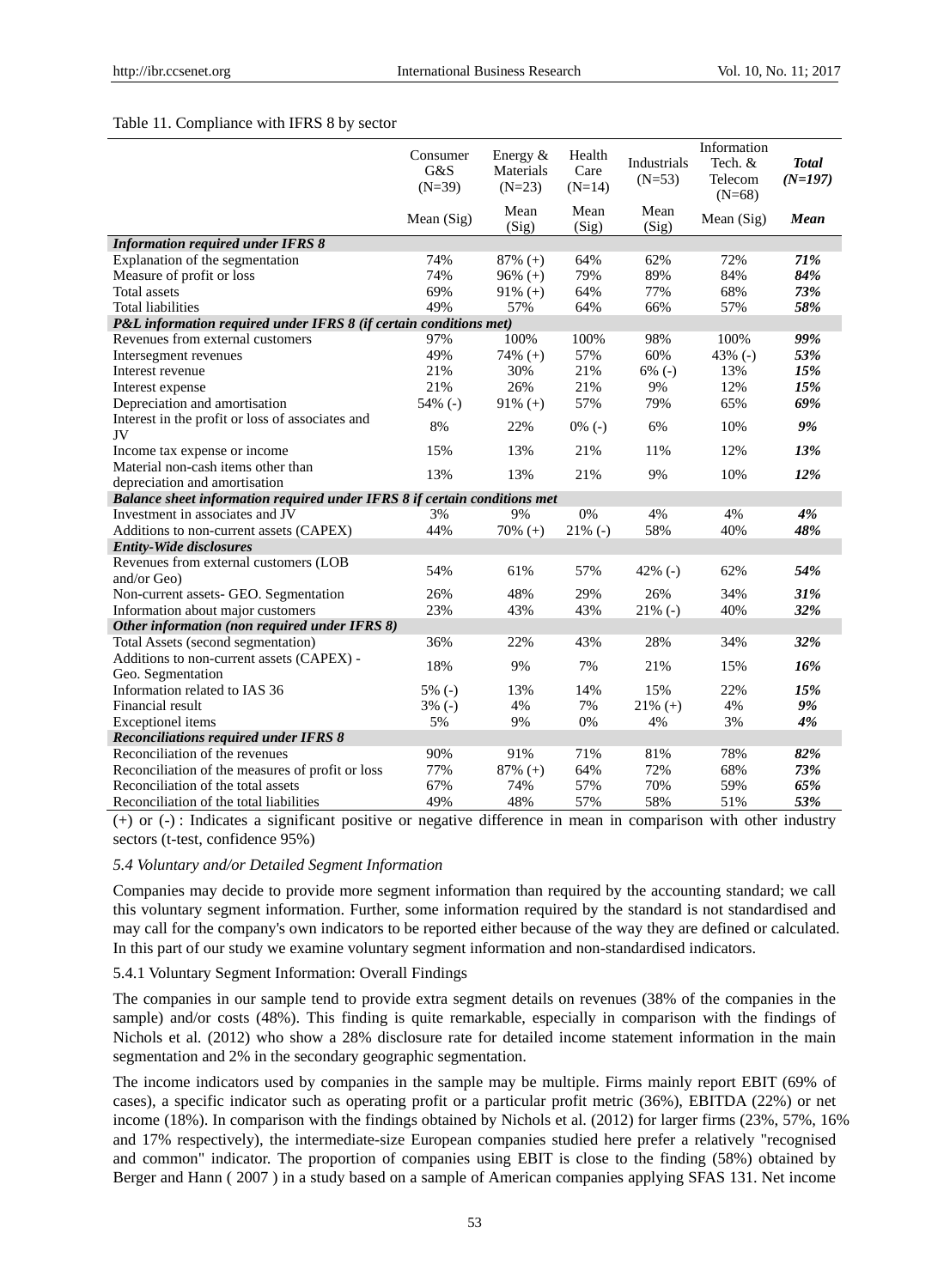– an IFRS standardised indicator – is only reported in a segment approach by 18% of companies. Similar to the proportion found by Nichols et al. (2012), this figure may seem low but this indicator is not necessarily easy to produce for segments and is not necessarily useful in decision making. Detailed information on companies' assets and liabilities is seldom provided, except for non-current assets which are sometimes reported in several segmentations. Without providing any additional remarks, the study by Nichols et al. (2012) indicates the disclosure rate for breakdown of liabilities: 14% for the operating segmentation and barely 3% for the secondary geographic segmentation. The intermediate-size companies studied in our sample provide a little more detailed information on assets and liabilities.

Information on segment goodwill is provided by 13% of companies, on research and development by 3% and on cash-flows by 4%.

Finally, 9% of the firms report segment information on non-financial indicators.

5.4.2 Voluntary Segment Information by Type of Segmentation

Table 12 presents the findings on voluntary information disclosure by type of segmentation, indicating any significant differences between companies that adopt an LOB segmentation and those that adopt a geographic segmentation.

Overall, the general tendencies previously observed are also found here by type of segmentation.

Companies that adopt an LOB segmentation disclose more details on income statement cost items than those with a geographic segmentation. We also note that they provide generally more information on non-current assets. Indeed, these firms report this indicator in the geographic format and also sometimes in the LOB format.

|                                                                      |                  |                         |                  | GEO.         |                  | Matrix        | <b>Total</b>     |               |
|----------------------------------------------------------------------|------------------|-------------------------|------------------|--------------|------------------|---------------|------------------|---------------|
| <b>Voluntary segment information items</b>                           |                  | <b>LOB</b> Segmentation |                  | Segmentation |                  | Segmentation  |                  |               |
|                                                                      | $\boldsymbol{N}$ | $\frac{9}{6}$           | $\boldsymbol{N}$ | %            | $\boldsymbol{N}$ | $\frac{9}{6}$ | $\boldsymbol{N}$ | $\frac{9}{6}$ |
|                                                                      | 137              | 100%                    | 53               | 100%         | 7                | 100%          | 197              | 100%          |
| Detailed sales items                                                 | 40               | 29%                     | 13               | 25%          | 3                | 43%           | 56               | 28%           |
| Detailed expenses items                                              | 74               | $54\%$ (+)              | 20               | 38%          |                  | 14%           | 95               | 48%           |
| Measure of profit or loss<br>(other than EBIT. EBITDA or Net Income) | 49               | 36%                     | 19               | 36%          | 2                | 29%           | 70               | 36%           |
| <b>EBITDA</b>                                                        | 35               | 26%                     | 8                | 15%          | 0                | 0%            | 43               | 22%           |
| <b>EBIT</b>                                                          | 97               | 71%                     | 34               | 64%          | 5                | 71%           | 136              | 69%           |
| Net Income                                                           | 26               | 19%                     | 8                | 15%          |                  | 14%           | 35               | 18%           |
| Non-current assets                                                   | 59               | 43% $(+)$               | 13               | 25%          | 3                | 43%           | 75               | 38%           |
| Current assets                                                       | 15               | 11%                     | 5                | 9%           | 3                | 43%           | 23               | 12%           |
| Goodwill                                                             | 20               | 15%                     | 6                | 11%          | 0                | 0%            | 26               | 13%           |
| R&D                                                                  | 5                | 4%                      |                  | 2%           | $\overline{0}$   | 0%            | 6                | 3%            |
| Non-current liabilities                                              | 9                | 7%                      | 5                | 9%           |                  | 14%           | 15               | 8%            |
| Current liabilities                                                  | 9                | 7%                      | 5                | 9%           |                  | 14%           | 15               | 8%            |
| Cash flows                                                           | 6                | 4%                      |                  | 2%           |                  | 14%           | 8                | 4%            |
| Non financial items                                                  | 11               | 8%                      | 5                | 9%           |                  | 14%           | 17               | 9%            |

Table 12. Voluntary segment information by type of segmentation

(+) or (-) : Indicates a significant positive or negative difference in mean (LOB compared with GEO segmentation)(t-test, confidence 95%)

5.4.3 Voluntary Segment Information by Country of Domicile

Voluntary information disclosure rates depending on companies' country of domicile are presented in Table 15, which indicates whether this rate is significantly higher (+) or lower (-) than the average for all the other countries.

German companies stand out from the companies of the other countries for their higher disclosure rate of details on ordinary revenues in the income statement and on EBITDA. On the other hand, they disclose less detailed segment information on assets and liabilities.

French companies report more detailed segment information on assets and liabilities and also on cash flows. Moreover, they disclose net segment income more frequently, but are disinclined to report EBITDA.

On average, UK firms disclose less voluntary information, particularly information about the breakdown of balance sheet items, intangibles and cash flows.

Italian firms generally tend to report EBIT, but none of them provides information on segment cash flows.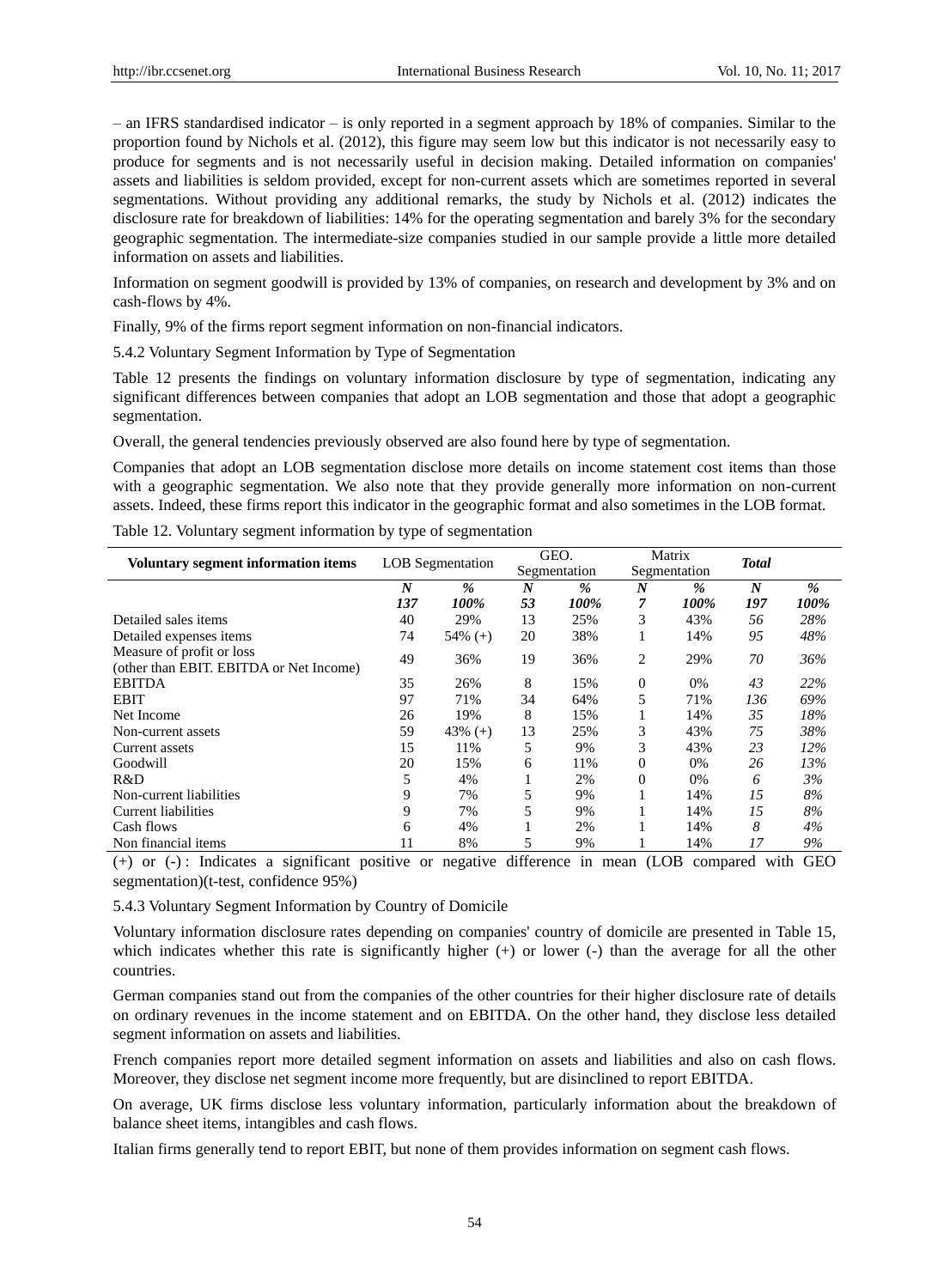|                                         |                | Germany       | France     |                  |      | UK       |                  |       |                    | Italy          | <b>Total</b> |            |                  |      |
|-----------------------------------------|----------------|---------------|------------|------------------|------|----------|------------------|-------|--------------------|----------------|--------------|------------|------------------|------|
|                                         | N              | $\frac{9}{6}$ | <b>Sig</b> | $\boldsymbol{N}$ | %    | Sig      | $\boldsymbol{N}$ | %     | <b>Sig</b>         | N              | %            | <b>Sig</b> | $\boldsymbol{N}$ | %    |
| Voluntary segment<br><i>information</i> | 56             | 100%          | $\bf(1)$   | 50               | 100% | $\bf(1)$ | 70               | 100%  | (I)                | 21             | 100%         | (1)        | 197              | 100% |
| Detailed sales items                    | 25             | 45%           | $^{(+)}$   | 10               | 20%  |          | 16               | 23%   |                    | 5              | 24%          |            | 56               | 28%  |
| Detailed expenses items                 | 29             | 52%           |            | 17               | 34%  | $(-)$    | 37               | 53%   |                    | 12             | 57%          |            | 95               | 48%  |
| Measure of profit or loss               |                |               |            |                  |      |          |                  |       |                    |                |              |            |                  |      |
| (other than EBIT. EBITDA or             | 18             | 32%           |            | 22               | 44%  |          | 26               | 37%   |                    | 4              | 19%          |            | 70               | 36%  |
| Net Income)                             |                |               |            |                  |      |          |                  |       |                    |                |              |            |                  |      |
| <b>EBITDA</b>                           | 19             | 34%           | $(+)$      | 2                | 4%   | $(-)$    | 13               | 19%   |                    | 9              | 43%          |            | 43               | 22%  |
| <b>EBIT</b>                             | 37             | 66%           |            | 34               | 68%  |          | 47               | 67%   |                    | 18             | 86%          | $(+)$      | 136              | 69%  |
| Net Income                              | 5              | 9%            | $(-)$      | 17               | 34%  | $(+)$    | 11               | 16%   |                    | 2              | 10%          |            | 35               | 18%  |
| Non-current assets                      | 22             | 39%           |            | 21               | 42%  |          | 22               | 31%   |                    | 10             | 48%          |            | 75               | 38%  |
| Current assets                          | $\overline{2}$ | 4%            | $(-)$      | 14               | 28%  | $^{(+)}$ | 3                | 4%    | $(-)$              | 4              | 19%          |            | 23               | 12%  |
| Goodwill                                | 8              | 14%           |            | 8                | 16%  |          | 8                | 11%   |                    | 2              | 10%          |            | 26               | 13%  |
| R&D                                     | 3              | 5%            |            |                  | 2%   |          | $\Omega$         | 0%    | $(\textnormal{-})$ | 2              | 10%          |            | 6                | 3%   |
| Non-current liabilities                 |                | 2%            |            | 12               | 24%  | $(+)$    | $\Omega$         | 0%    | $(-)$              | 2              | 10%          |            | 15               | 8%   |
| Current liabilities                     |                | 2%            | $(-)$      | 12               | 24%  | $^{(+)}$ | $\Omega$         | $0\%$ | $(\textnormal{-})$ | 2              | 10%          |            | 15               | 8%   |
| Cash flows                              | 2              | 4%            |            | 6                | 12%  | $^{(+)}$ | $\mathbf{0}$     | 0%    | $(-)$              | $\Omega$       | 0%           | $(-)$      | 8                | 4%   |
| Non financial items                     | 5              | 9%            |            |                  | 14%  |          | 3                | 4%    |                    | $\mathfrak{D}$ | 10%          |            | 17               | 9%   |

Table 12. Voluntary segment information by country of domicile

(+) or (-) : Indicates a significant positive or negative difference in mean in comparison with other countries (t-test, confidence 95%)

#### 5.4.4 Voluntary Segment Information by Sector

Table 14 presents the disclosure rate of voluntary information for firms in each of the five sectors studied and indicates whether this rate is significantly higher (+) or lower (-) than the average for all the other sectors.

Overall, the information technology and telecommunications sector and the energy and materials sector tend to disclose more voluntary segment information. Specifically, companies in these sectors provide segment information on certain income statement details (essentially on costs).

Health care sector companies are in the middle with good disclosure of details on assets and liabilities. We might have expected greater disclosure from these companies in the area of intangibles, but it is not the case here.

Finally, companies in the consumer goods and services sector and in industrials provide slightly less voluntary information, especially concerning the breakdown of balance sheet items.

Table 14. Voluntary segment information by sector

|                                                                         |              | Consumer | Energy $&$     |                         |                  |                         |                  |                          |                | Information |                  |              |  |
|-------------------------------------------------------------------------|--------------|----------|----------------|-------------------------|------------------|-------------------------|------------------|--------------------------|----------------|-------------|------------------|--------------|--|
|                                                                         |              | G&S      |                | Materials               |                  | <b>Health Care</b>      |                  | Industrials              |                | Tech. &     |                  | <b>Total</b> |  |
|                                                                         |              |          |                |                         |                  |                         |                  |                          | Telecom        |             |                  |              |  |
| <b>Voluntary segment information</b>                                    | N            | $\%$     | N              | $\%$                    | N                | $\%$                    | N                | $\%$                     | N              | $\%$        | $\boldsymbol{N}$ | %            |  |
|                                                                         | 39           | 100%     | 23             | 100%                    | 14               | 100%                    | 53               | 100%                     | 68             | 100%        | 197              | 100%         |  |
| Detailed sales items                                                    | 9            | 23%      | 9              | 39%                     | 3                | 21%                     | 17               | 32%                      | 18             | 26%         | 56               | 28%          |  |
| Detailed expenses items                                                 | 20           | 51%      | 14             | 61%                     | 8                | 57%                     | 17               | 32%<br>$\left( -\right)$ | 36             | 53%         | 95               | 48%          |  |
| Measure of profit or loss<br>(other than EBIT. EBITDA or Net<br>Income) | 13           | 33%      | 11             | 48%                     | 4                | 29%                     | 16               | 30%                      | 26             | 38%         | 70               | 36%          |  |
| <b>EBITDA</b>                                                           | 8            | 21%      | 5              | 22%                     | $\boldsymbol{0}$ | 0%<br>$(-)$             | 10               | 19%                      | 20             | 29%         | 43               | 22%          |  |
| <b>EBIT</b>                                                             | 23           | 59%      | 19             | 83%                     | 9                | 64%                     | 42               | 79%<br>$(+)$             | 43             | 63%         | 136              | 69%          |  |
| Net Income                                                              | 9            | 23%      | 2              | 9%                      | 3                | 21%                     | 9                | 17%                      | 12             | 18%         | 35               | 18%          |  |
| Non-current assets                                                      | 11           | 28%      | 12             | 52%                     | 6                | 43%                     | 17               | 32%                      | 29             | 43%         | 75               | 38%          |  |
| Current assets                                                          | 3            | 8%       | 3              | 13%                     | 3                | 21%                     | 6                | 11%                      | 8              | 12%         | 23               | 12%          |  |
| Goodwill                                                                | 3            | 8%       | 3              | 13%                     | 1                | 7%                      | 6                | 11%                      | 13             | 19%         | 26               | 13%          |  |
| R&D                                                                     | $\mathbf{1}$ | 3%       | $\overline{0}$ | 0%<br>$\left( -\right)$ | 1                | 7%                      | $\boldsymbol{0}$ | $0\%$ (-)                | $\overline{4}$ | 6%          | 6                | 3%           |  |
| Non-current liabilities                                                 | 1            | 3%       | 2              | 9%                      | 3                | 21%                     | 3                | 6%                       | 6              | 9%          | 15               | 8%           |  |
| <b>Current liabilities</b>                                              | 1            | 3%       | $\overline{c}$ | 9%                      | 3                | 21%                     | 3                | 6%                       | 6              | 9%          | 15               | 8%           |  |
| Cash flows                                                              | 4            | 10%      | $\overline{0}$ | 0%<br>$\left( -\right)$ | 1                | 7%                      | 1                | 2%                       | 2              | 3%          | 8                | 4%           |  |
| Non financial items                                                     | 3            | 8%       | 2              | 9%                      | $\Omega$         | 0%<br>$\left( -\right)$ | 6                | 11%                      | 6              | 9%          | 17               | 9%           |  |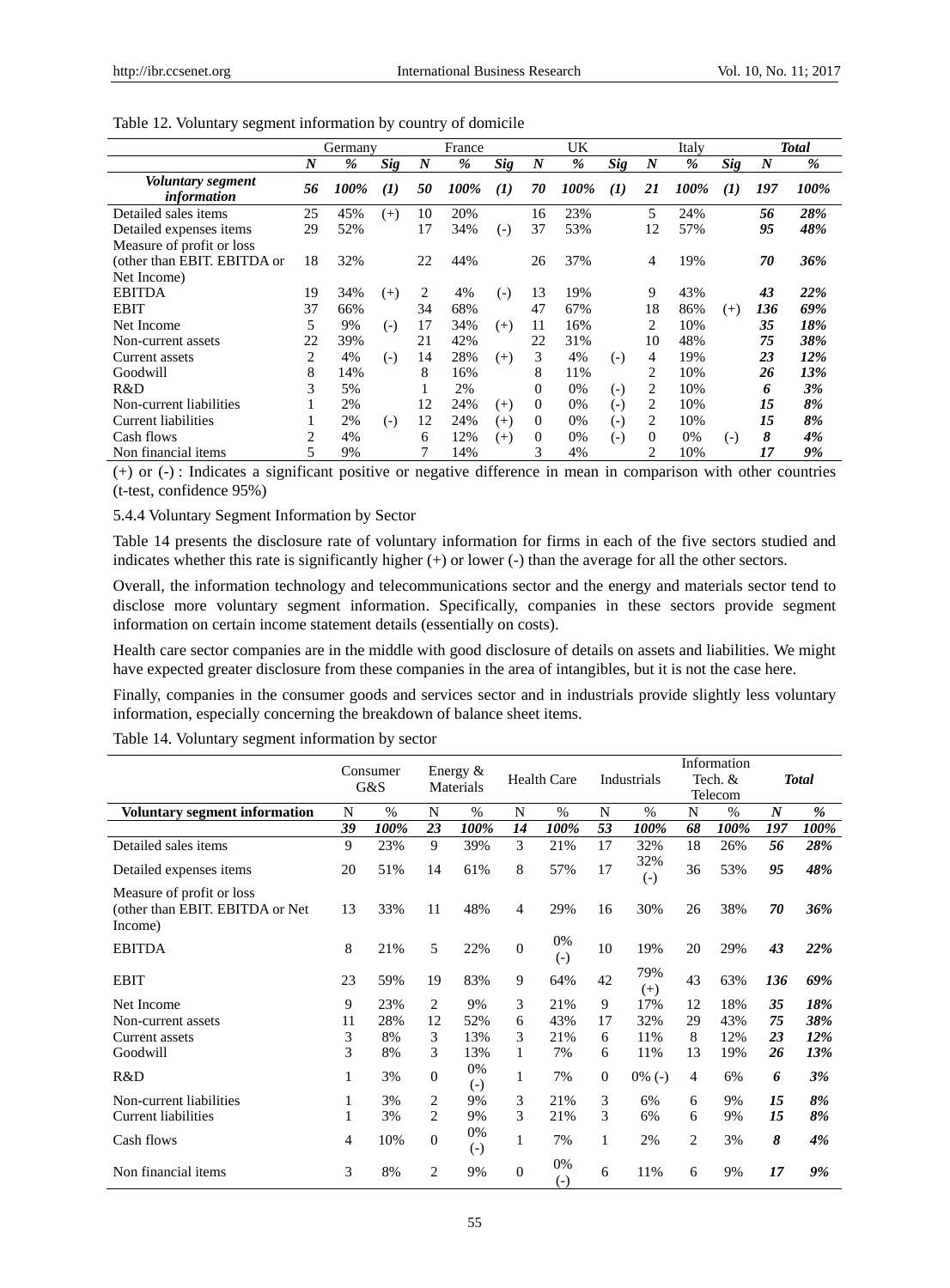(+) or (-) : Indicates a significant positive or negative difference in mean in comparison with other industry sectors (t-test, confidence 95%)

#### **6. Conclusion**

The objective of this paper is to examine the implementation of the IFRS 8 standard by intermediate-size European listed companies. At a time when the IASB is beginning its post-implementation review of IFRS 8, this study makes an original contribution to the question by examining the disclosure behaviour of intermediate-size European listed companies whereas most previous studies focused on large companies.

Our study is based on the 2010 annual reports of a sample of 197 companies from four European countries: the UK, France, Germany and Italy. While it confirms the fact that a majority (70%) of companies choose an LOB segmentation – already observed in earlier studies on large companies – our study highlights specificities in the disclosure behaviour of intermediate-size listed companies as well as national particularities which may be useful to the IASB.

The intermediate-size listed companies in our sample report fewer segments on average than large multinationals, but their disclosure behaviour differs slightly depending on the type of segmentation chosen and the country of domicile. The intermediate-size companies that chose an LOB segmentation report on average 3.15 segments and 11 segment items, compared with 3.45 and 9.79 respectively for those that chose a geographic segmentation. German companies report on average more segments and more segment data than the rest of the sample.

The rate of compliance with IFRS 8, measured by observing whether the information required or suggested is reported in the appendices of annual reports, is lower than that observed by Nichols et al. *(2012)* for a sample of European multinationals. While virtually all the intermediate-size companies in our sample report ordinary revenues, few of them (29%) provide an explanation about their segmentation. Segment assets are reported in 73% of the cases, but this rate drops to 58% for segment liabilities. We can conclude then that there is inadequate compliance with IFRS 8. Studies on other standards would allow us to determine whether intermediate-size companies have, on average, a lower rate of compliance with IFRS standards than larger companies. Our study also reveals disparities linked to the geographic origin of companies. For example, German companies have a better disclosure rate than the other companies in the sample for almost every segment item. Conversely, French companies have a lower disclosure rate than the other companies for a large number of items. This generally inadequate level of compliance for the sample as a whole – with differences depending on the geographic origin of the companies studied – raises questions about the implementation of IFRS standards in different countries where they are mandatory and also about the applicability of IFRS 8.

Our study opens up several avenues for future research. First, it would be interesting to analyse whether the segment data reported in appendices is consistent with that reported in other sections of a company's annual report and with that communicated during presentations to financial analysts. Second, an analysis of the reports written by financial analysts on the companies in the sample, possibly supported with interviews, would help us to better understand how analysts use the segment information reported.

#### **References**

- Berger, P. G., & Hann, R. N. (2007). Segment Profitability and the Proprietary and Agency Costs of Disclosure. *Accounting Review, 82*, 869-906. https://doi.org/10.2308/accr.2007.82.4.869
- Bujega, M., Czernkowski, R., & Bowen, M. (2012). Did IFRS 8 increase segment disclosure? *European Accounting Association - Annual Conference - 2012*.
- CFA-Institute. (2007). *A Comprehensive Business Reporting Model - Financial Reporting for Investors.* CFA Institute - Centre for Financial Market Integrity.
- Chatham, M. (2008). Assessing the extent of compliance with international accounting standards. *Journal of International Business research, 7* (1), 61-90.
- Crawford, L., Extance, H., Helliar, C., & Power, D. (2012). *Operating Segments: the usefulness of IFRS 8.* Edimburgh: ICAS.
- Day, J. F. S. (1986). The Use of Annual Reports by UK Investment Analysis. *Accounting & Business Research 16*(64), 295-307. https://doi.org/10.1080/00014788.1986.9729330
- Doupnik, T. S., & Seese, L. P. (2001). Geographic area disclosures under SFAS 131: materiality and fineness. *Journal of International Accounting, Auditing & Taxation, 10*(2), 117. https://doi.org/10.1016/S1061-9518(01)00040-4